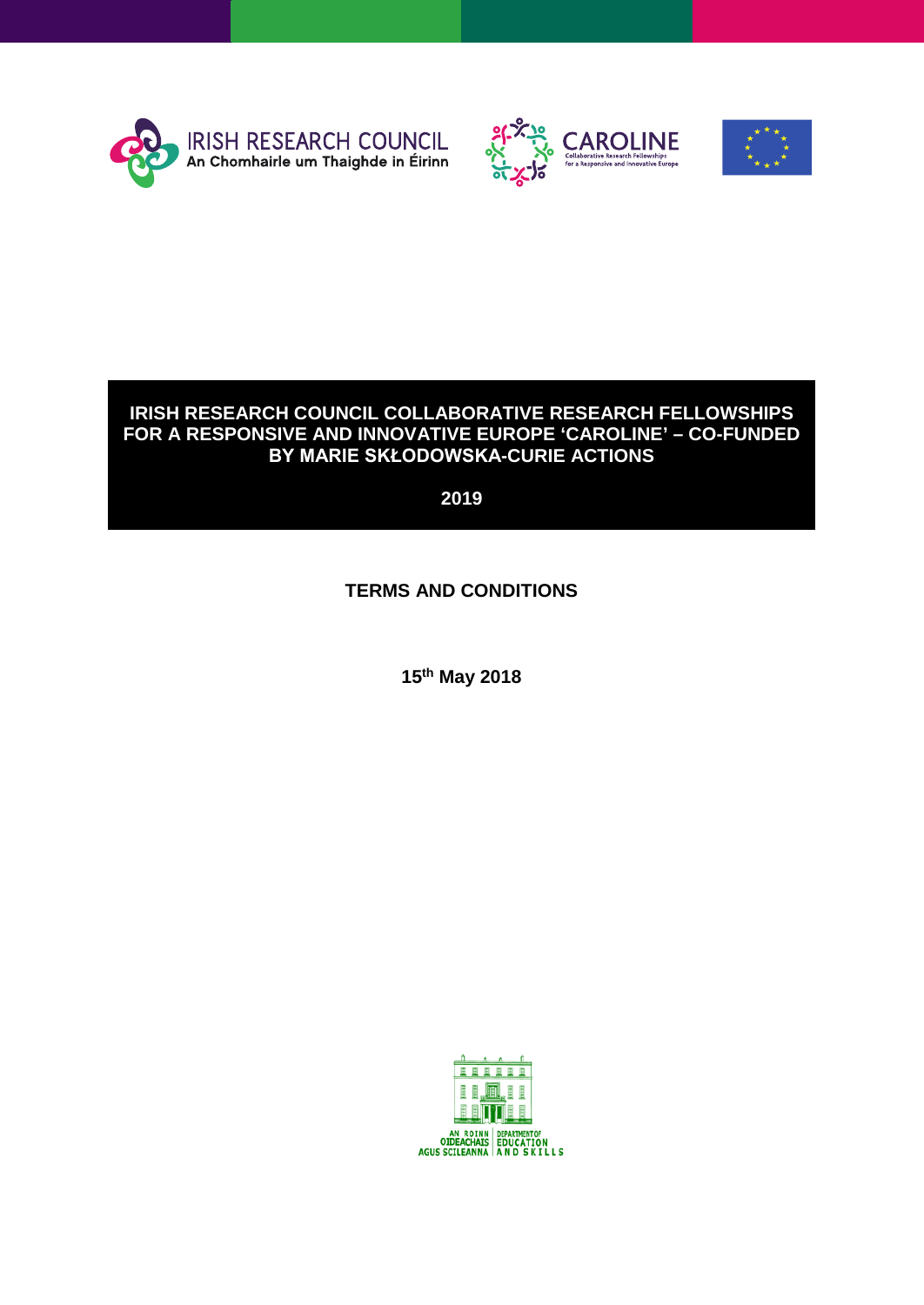| $\mathbf 1$ .                  |                                                                                |  |
|--------------------------------|--------------------------------------------------------------------------------|--|
| 2.                             |                                                                                |  |
| 3.                             |                                                                                |  |
| 4.                             |                                                                                |  |
| 5.                             |                                                                                |  |
| 6.                             |                                                                                |  |
|                                |                                                                                |  |
|                                |                                                                                |  |
|                                |                                                                                |  |
|                                |                                                                                |  |
|                                |                                                                                |  |
|                                |                                                                                |  |
|                                |                                                                                |  |
| $7_{\scriptscriptstyle{\sim}}$ |                                                                                |  |
|                                |                                                                                |  |
|                                | Publications and acknowledgement of Council and European Commission funding 18 |  |
| 8.                             |                                                                                |  |
|                                |                                                                                |  |
|                                |                                                                                |  |
| 9.                             |                                                                                |  |
|                                |                                                                                |  |
|                                |                                                                                |  |
|                                |                                                                                |  |
|                                |                                                                                |  |
|                                |                                                                                |  |
|                                |                                                                                |  |
|                                |                                                                                |  |
|                                |                                                                                |  |
|                                |                                                                                |  |
|                                |                                                                                |  |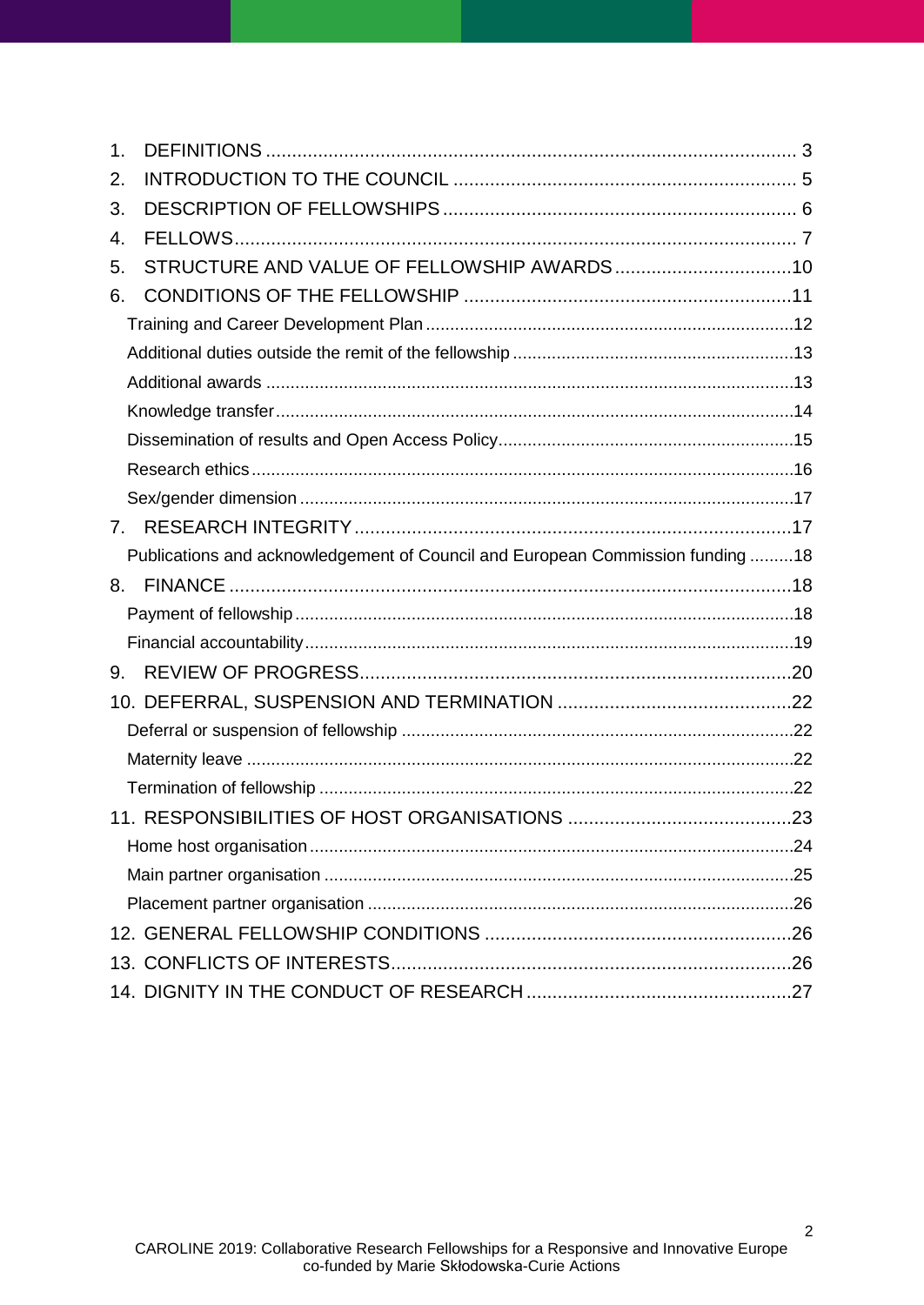# **TERMS AND CONDITIONS**

# <span id="page-2-0"></span>**1. DEFINITIONS**

- 1.1 **Academic mentor** shall mean the person or persons responsible for supporting and mentoring the fellow and ensuring the academic quality of the research produced under the fellowship. An academic mentor should be an academic staff member of the proposed home host organisation and should be expected to be employed by the proposed home host organisation for the entire duration of the fellowship. Academic mentors are permitted to support more than one fellow under each of the two types of CAROLINE fellowships available in the call.
- 1.2 **Associated country (AC)** shall mean a country which is not a European Union (EU) member state and which is associated with Horizon 2020. A list of ACs is published by the European Commission and is [available online1](http://ec.europa.eu/research/participants/data/ref/h2020/grants_manual/hi/3cpart/h2020-hi-list-ac_en.pdf).
- 1.3 **CAROLINE** is the project title for the Irish Research Council Collaborative Research Fellowships for a Responsive and Innovative Europe, co-funded by Marie Skłodowska-Curie Actions<sup>2</sup>.
- 1.4 **Council** shall mean the Irish Research Council.
- 1.5 **Experienced researcher** is a person in possession of a doctoral degree or a person with at least four years of full-time equivalent research experience at the time of recruitment.
- 1.6 **Fellow** or **CAROLINE fellow** shall mean the person awarded a CAROLINE fellowship. CAROLINE fellows will be 'Marie Skłodowska-Curie fellows'.
- 1.7 **Fellowship** or **CAROLINE fellowship** shall mean the Irish Research Council CAROLINE Collaborative Research Fellowship for a Responsive and Innovative Europe, co-funded by Marie Skłodowska-Curie Actions as outlined in the Letter of Offer.
- 1.8 **Fellowship fund** shall mean the funding for the fellowship.
- 1.9 **Full-time equivalent research experience** is measured from the date when a researcher obtained the degree which would formally entitle him or her to embark on a doctorate, either in the country in which the degree was obtained or in the country in which the researcher is recruited or seconded to.
- 1.10 **Funding term** shall mean the period between the official start date and agreed end date of the fellowship.
- <span id="page-2-3"></span>1.11 **Higher Education Institution (HEI)** For the purpose of these fellowships, a HEI in Ireland (as defined in clause [1.16\)](#page-3-0) must be: within the meaning of Section One of the Higher Education Authority Act, 1971; and/or approved for the purposes of the Free Fees Initiative; and/or in receipt of some other form of public funding from the Department of Education and Skills. A list of eligible Irish HEIs is provided on [the Council's website](http://research.ie/assets/uploads/2017/05/eligible_heis_rpos_in_ireland_August2017.pdf)<sup>[3](#page-2-2)</sup>.
- 1.12 **Home host organisation** shall mean the recognised HEI in Ireland or Research Performing Organisation (RPO, as defined in clause [1.24\)](#page-4-1) which will

<span id="page-2-1"></span><sup>-</sup><sup>1</sup> [http://ec.europa.eu/research/participants/data/ref/h2020/grants\\_manual/hi/3cpart/h2020-hi-list](http://ec.europa.eu/research/participants/data/ref/h2020/grants_manual/hi/3cpart/h2020-hi-list-ac_en.pdf)[ac\\_en.pdf](http://ec.europa.eu/research/participants/data/ref/h2020/grants_manual/hi/3cpart/h2020-hi-list-ac_en.pdf)

<sup>&</sup>lt;sup>2</sup> This project has received funding from the European Union's Horizon 2020 research and innovation programme under the Marie Skłodowska-Curie grant agreement No 713279.

<span id="page-2-2"></span><sup>3</sup> [http://research.ie/assets/uploads/2017/05/eligible\\_heis\\_rpos\\_in\\_ireland\\_August2017.pdf](http://research.ie/assets/uploads/2017/05/eligible_heis_rpos_in_ireland_August2017.pdf)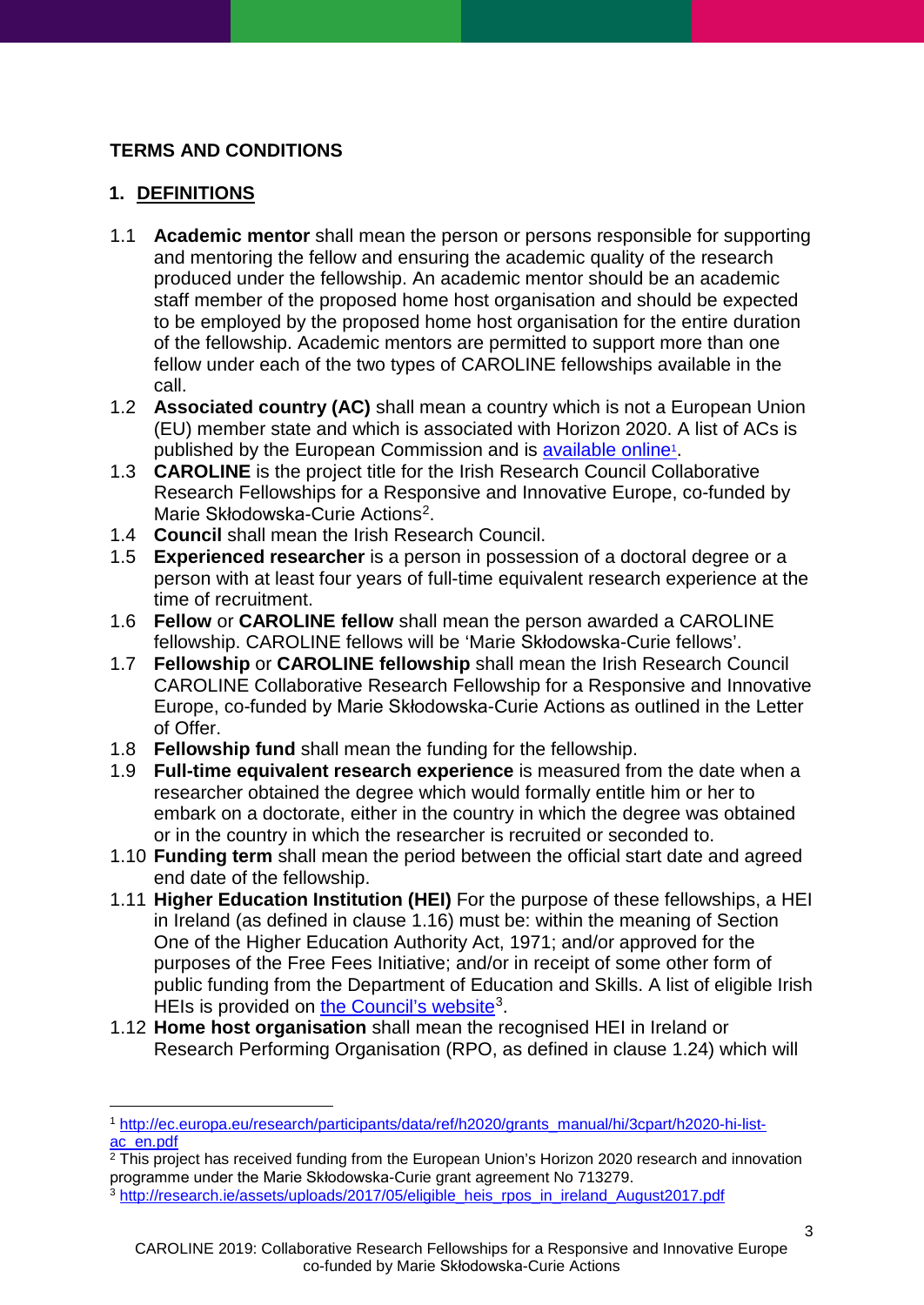be employing the fellow for the entire duration of the fellowship and where the fellowship will be held.

- 1.13 **Host organisation** shall refer collectively to any home host organisation, any main partner organisation and any placement partner organisation.
- 1.14 **Intergovernmental organisation (IGO)** shall mean an entity created by treaty, involving two or more sovereign states, or other IGOs, to work in good faith on issues of common interest.
- <span id="page-3-2"></span>1.15 **International organisation (IO)** shall mean (i) any intergovernmental organisation or (ii) any non-governmental organisation with an international membership, scope or presence. European interest organisations are considered international organisations for the purpose of the scheme.
- <span id="page-3-0"></span>1.16 **Ireland** shall for the purpose of the scheme mean the Republic of Ireland.
- 1.17 **Main partner organisation** shall mean any non-governmental organisation or any international organisation as defined in clauses [1.18](#page-3-1) and [1.15.](#page-3-2) A main partner organisation is permitted to support more than one fellow under each of the two types of CAROLINE fellowships, as long as it has the capacity and infrastructure required to support the relevant research work and to provide training to more than one fellow should more than one proposal be successful. In line with the aim of the scheme to support intersectoral mobility, education institutions are not eligible to act as main partner organisations even if they meet the definition of non-governmental organisation or international organisation.
- <span id="page-3-1"></span>1.18 **Non-governmental organisation** (NGO) shall mean any non-governmental organisation, which is a legal entity, has an established governance structure (such as a board of directors), is independent of governmental control, and is working in support of the public good, not for profit. The NGO may be in receipt of public funds as long as it retains its independent status. Different terminology such as 'civic/civil society organisation' or 'not-for-profit' organisation can be used. NGOs can take various forms (national/international, charities, community groups, etc.) and can be located/working in any country.
- 1.19 **Outgoing phase** shall mean the mandatory secondment of the fellow to their main partner organisation outside of Ireland in year 1 of the CAROLINE International fellowship (see [3.4.2\)](#page-6-1). The outgoing phase is mandatory.
- <span id="page-3-4"></span>1.20 **Placement** shall mean an optional temporary assignment of the fellow to the placement partner organisation as approved by the Council, to engage in the fellowship research and career and training development activities while embedded within the placement partner organisation. Placements are taken within the duration of the fellowship and do not constitute an extension. Placements are subject to mobility requirements as specified in Clause [4.5.](#page-7-0) The country correction coefficient to apply to the fellow's salary while on placement will be that of the country in which the fellow would be residing if the placement had not taken place.
- 1.21 **Placement mentor** shall mean the person or persons employed by the placement partner organisation and designated by the placement partner organisation (see [1.22\)](#page-3-3) as being responsible for supporting and mentoring the fellow in relation to the placement partner organisation's involvement in the fellowship.
- <span id="page-3-3"></span>1.22 **Placement partner organisation** shall mean any NGO/IO or a for-profit organisation which enters into an agreement with the fellow and the fellow's home host organisation for an optional placement under the fellowship.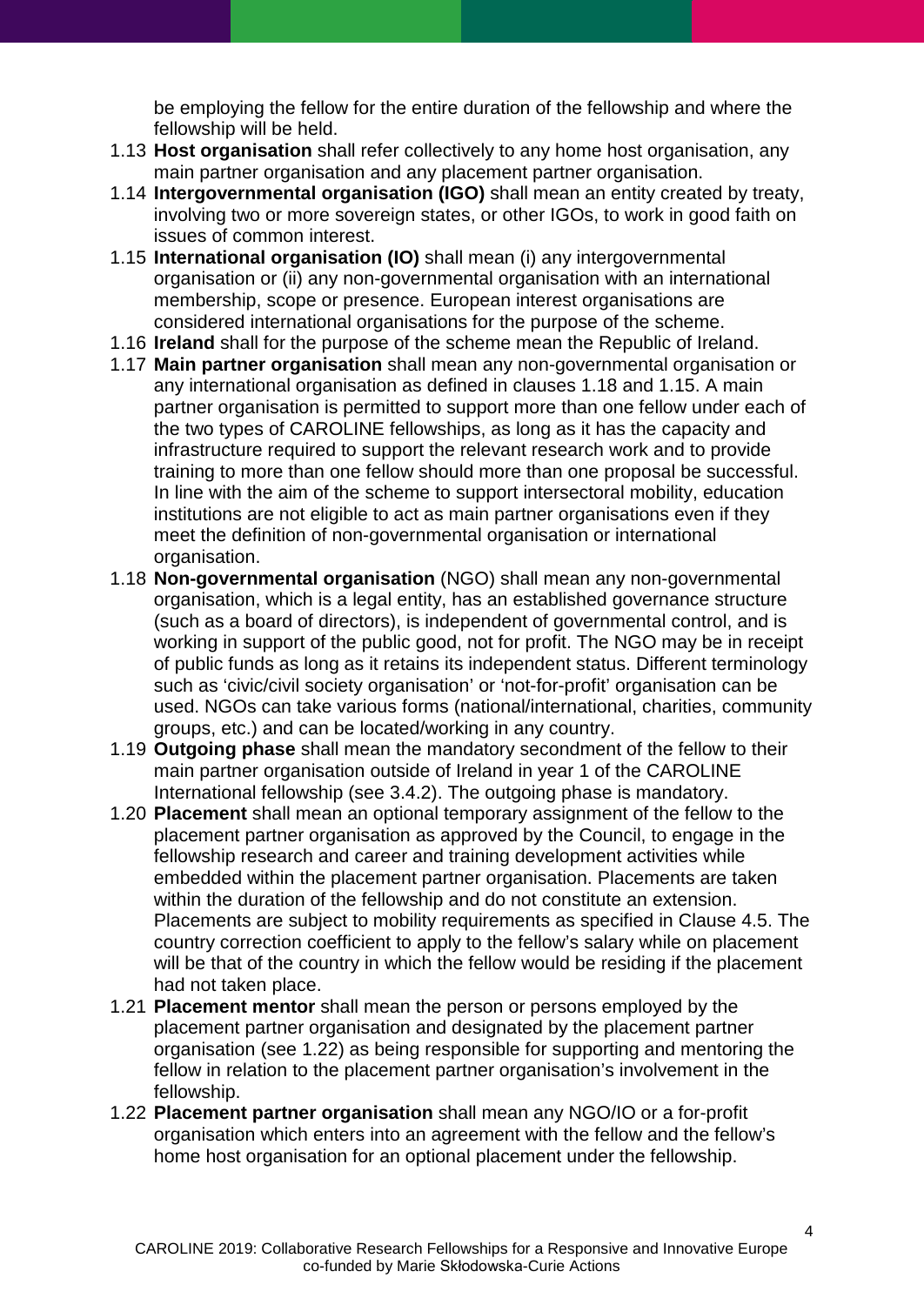- 1.23 **Research Executive Agency** (REA) is a funding body created by the European Commission. REA manages a large share of Horizon 2020, including Marie Skłodowska-Curie Actions.
- <span id="page-4-1"></span>1.24 **Research performing organisation (RPO)** For the purposes of CAROLINE fellowships, an eligible RPO is one that possesses an existing in-house capacity to carry out research that materially extends and enhances the Irish research base and is in a position to demonstrate an independent capability to undertake and lead research projects/programmes, as approved by the Council. A list of eligible RPOs is provided on [the Council's website](http://research.ie/assets/uploads/2017/05/eligible_heis_rpos_in_ireland_August2017.pdf)<sup>[4](#page-4-2)</sup>.
- 1.25 **Research project** shall mean the research work proposed by the fellow in their CAROLINE application and approved by the Irish Research Council.
- 1.26 **Return phase** shall mean year 2 of the CAROLINE International fellowship (see [3.4.2\)](#page-6-1), during which the fellow is embedded with their home host organisation. The return phase is mandatory.
- 1.27 **Secondment** shall mean a mandatory temporary assignment of the fellow to the main partner organisation as approved by the Council, to engage in the fellowship research and career and training development activities while embedded within the main partner organisation. Secondment should be taken as a continuous period of time as specified for the relevant fellowship type and cannot be broken into several shorter secondment periods. Secondments are subject to mobility requirements as specified in Clause [4.5.](#page-7-0) The country correction coefficient of the country where the fellow will be located while on secondment will apply to the fellow's salary for the duration of secondment.
- 1.28 **Secondment mentor** shall mean the person or persons employed by the main partner organisation and designated by the main partner organisation as being responsible for supporting and mentoring the fellow in relation to the main partner organisation's involvement in the fellowship.
- 1.29 **Time of recruitment** shall mean the deadline by which the Inner International Assessment Board approves the final ranking list. For the 2019 CAROLINE call this date is  $1<sup>st</sup>$  January 2019.

# <span id="page-4-0"></span>**2. INTRODUCTION TO THE COUNCIL**

- 2.1 The **mission of the Council is to enable and sustain a vibrant and creative research community in Ireland[5](#page-4-3).** The Council is an associated agency of the Department of Education and Skills and operates under the aegis of the Higher Education Authority. The core function of the Council is to support excellent research across all disciplines and career stages. The Council also has a particular role in supporting research with a societal focus, and has established partnerships across government and civic society.
- 2.2 The Council promotes diverse career opportunities for researchers by partnering with enterprise and non-academic sectors in general.

<sup>-</sup><sup>4</sup> [http://research.ie/assets/uploads/2017/05/eligible\\_heis\\_rpos\\_in\\_ireland\\_August2017.pdf](http://research.ie/assets/uploads/2017/05/eligible_heis_rpos_in_ireland_August2017.pdf)

<span id="page-4-3"></span><span id="page-4-2"></span><sup>5</sup> <http://research.ie/about-us/>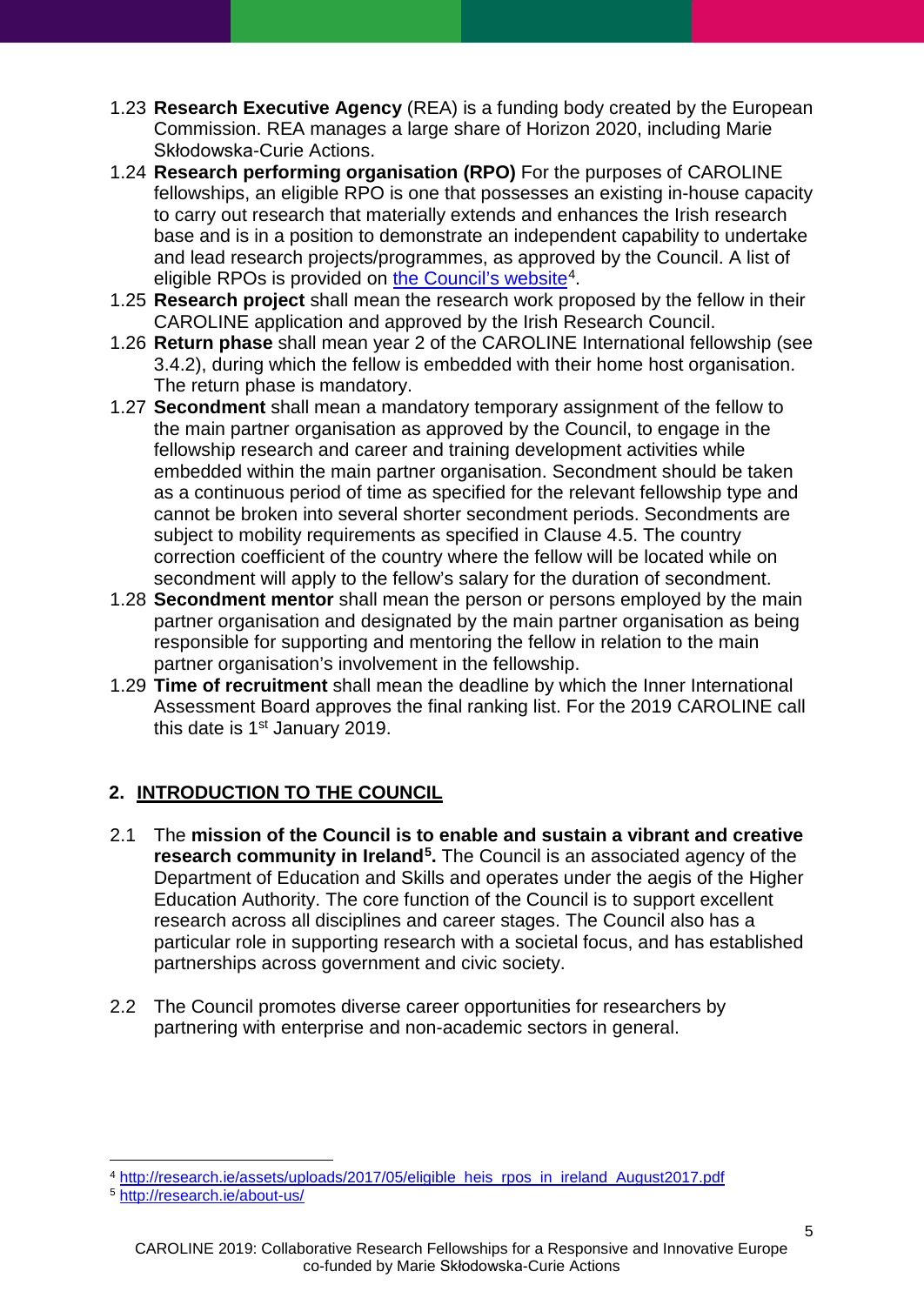# <span id="page-5-0"></span>**3. DESCRIPTION OF FELLOWSHIPS**

- 3.1 The Council has been awarded funding by the European Commission under the Horizon 2020 Marie Skłodowska-Curie Actions to co-fund a research fellowship scheme with international, intersectoral and interdisciplinary mobility elements. The aims of the fellowships are to support suitable highly qualified experienced researchers in any discipline to:
	- conduct research relevant to the overarching theme of global sustainable development as set out under the [United Nations 2030 Agenda](http://www.un.org/ga/search/view_doc.asp?symbol=A/RES/70/1&Lang=E) for shared economic prosperity, social development, and environmental protection<sup>6</sup>;
	- engage in international collaboration with suitable NGOs or IOs;
	- experience and benefit from international mobility;
	- avail of relevant training and career development opportunities;
	- increase their chances of gaining a future senior research position, including in the non-academic sector.
- 3.2 CAROLINE fellowships will be subject to the terms and conditions stipulated in the grant agreement in respect of the fellowships scheme signed by the Research Executive Agency, under the power delegated by the European Commission, and by the Higher Education Authority. The applicable [model](http://ec.europa.eu/research/participants/data/ref/h2020/mga/msca/h2020-mga-msca-cofund-mono_en.pdf)  [grant agreement H2020-MSCA-COFUND-2015](http://ec.europa.eu/research/participants/data/ref/h2020/mga/msca/h2020-mga-msca-cofund-mono_en.pdf) is available for consultation on the European Commission's website<sup>[7](#page-5-2)</sup>.
- 3.3 All fellowships must commence on 1 June 2019.
- 3.4 The Council offers two types of CAROLINE fellowships. Applicants may only apply for one fellowship.

| <b>Fellowship type</b>    | <b>Duration</b> | <b>Location of fellowship</b>                                                      |
|---------------------------|-----------------|------------------------------------------------------------------------------------|
| Irish fellowships         | 24<br>months    | Home host organisation with a<br>mandatory secondment to an<br>NGO/IO in Ireland   |
| International fellowships | 24<br>months    | NGO/IO outside of Ireland for year<br>1 and in home host organisation in<br>year 2 |

3.4.1 Researchers awarded an **Irish fellowship** will be hosted by a home host institution in Ireland for two years, with a mandatory secondment of between six and twelve months' duration during this time to a main partner organisation located in Ireland with an optional placement to a placement partner organisation possible (up to three months). The main partner organisation can be legally established outside of Ireland provided that it

<span id="page-5-1"></span><sup>-</sup><sup>6</sup> [http://www.un.org/ga/search/view\\_doc.asp?symbol=A/RES/70/1&Lang=E](http://www.un.org/ga/search/view_doc.asp?symbol=A/RES/70/1&Lang=E)

<span id="page-5-2"></span><sup>7</sup> [http://ec.europa.eu/research/participants/data/ref/h2020/mga/msca/h2020-mga-msca-cofund](http://ec.europa.eu/research/participants/data/ref/h2020/mga/msca/h2020-mga-msca-cofund-mono_en.pdf)[mono\\_en.pdf](http://ec.europa.eu/research/participants/data/ref/h2020/mga/msca/h2020-mga-msca-cofund-mono_en.pdf)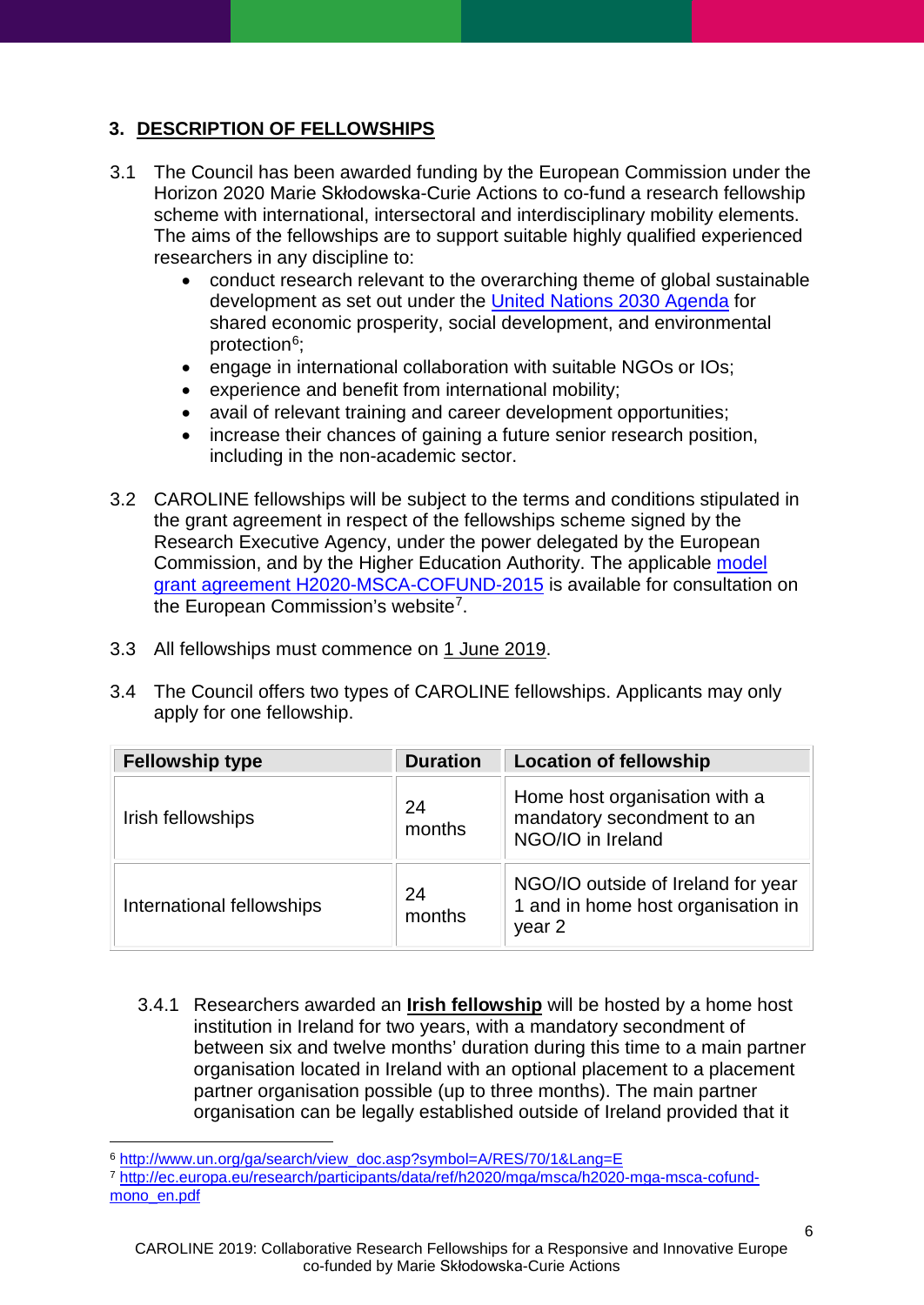has physical presence (an office, research facilities etc.) in Ireland and can provide the necessary support to the researcher locally in Ireland.

- <span id="page-6-1"></span>3.4.2 Researchers awarded an **International fellowship** will spend the first year seconded to their main partner organisation outside Ireland, with a mandatory one-year return phase at their home host organisation in Ireland, with the potential for an optional placement to a placement partner organisation. Placements can be up to three months either in the outgoing phase or in the return phase. The physical location of placements undertaken during the outgoing phase must be outside Ireland.
- 3.5 Placements should significantly add to the impact of the fellowship.
- 3.6 Awards under the CAROLINE fellowship scheme are made to the individual fellow; however, note Clause [5.1](#page-9-1) and [6.2](#page-11-1) below.

## <span id="page-6-0"></span>**4. FELLOWS**

- 4.1 Fellows will be selected for CAROLINE awards following a transparent, merit-based, impartial and equitable selection procedure, based on international peer review. Details of the process and evaluation criteria are provided in the Guide for Applicants.
- 4.2 Only complete applications submitted by eligible applicants and supported by eligible main partner organisations and, where applicable, by placement partner organisations, will be assessed.

## *Eligibility criteria*

- 4.3 All CAROLINE applicants must fulfil the criteria for **one of the following two experienced researcher types**:
	- 4.3.1Experienced researcher type 1
		- 4.3.1.1 has been awarded their doctoral degree within the seven-year period before the time of recruitment. Eligible career breaks of up to five years are taken into account<sup>[8](#page-6-2)</sup>. For the purposes of this condition the date of graduation will be taken into account.
	- 4.3.2Experienced researcher type 2
		- 4.3.2.1 does not hold a doctoral degree, but holds a master's degree or an undergraduate degree such as a bachelor's degree or equivalent<sup>9</sup>, enabling him/her to embark on a doctorate in Ireland or the country in which the qualification was obtained; and

<sup>-</sup><sup>8</sup> Eligible career breaks include for example parental leave or carer's leave.

<span id="page-6-3"></span><span id="page-6-2"></span><sup>&</sup>lt;sup>9</sup> Degrees equivalent to the master's degree level 9 or to the honours bachelor degree level 8 on the Irish National Framework of Qualifications NFQ, see<http://www.nfq-qqi.com/index.html>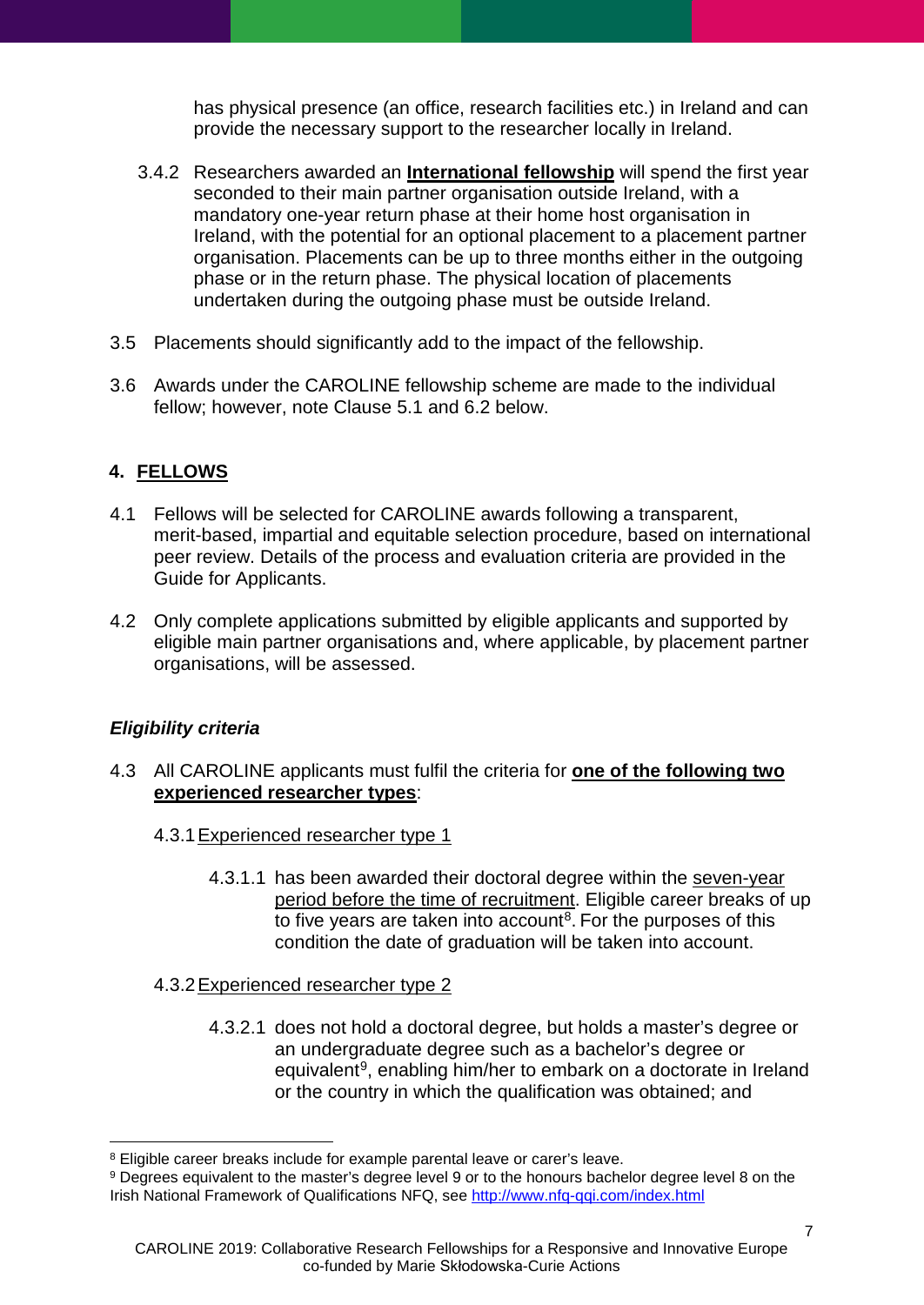- 4.3.2.2 before the time of recruitment, has completed at least four years of full-time equivalent research experience following the qualification which would enable her/him to embark on a doctorate in Ireland or the country in which the qualification was obtained.
- 4.4 CAROLINE fellows must be able to communicate to the requisite standard through the English language. A statement confirming same by the home host institution will be required as part of the endorsement of the application.
- <span id="page-7-0"></span>4.5 Mobility requirements:
	- 4.5.1 Applicants for the **Irish fellowship**:
		- 4.5.1.1 Eligible applicants are those of any nationality or residency who have not been in Ireland and in the country of the proposed placement, if relevant, for more than twelve months in the three years prior to the time of recruitment.
		- 4.5.1.2 For refugees under the Geneva Convention, the duration of the refugee procedure will not be counted as a period of residence in Ireland and/or in the country of the proposed placement, if relevant.

### 4.5.2 Applicants for the **International fellowship**:

- 4.5.2.1 Eligible applicants are those who have not been in the country of the proposed secondment and in the country of the proposed placement, if relevant, for more than twelve months in the three years prior to the time of recruitment.
- 4.5.2.2 For refugees under the Geneva Convention, the duration of the refugee procedure will not be counted as a period of residence in the country where the secondment is to be undertaken and/or in the country of the proposed placement, if relevant.
- 4.5.2.3 If the secondment is to be undertaken in a country other than an EU member state (MS) or an associated country (AC), the applicant must either be a national/resident citizen of an EU MS or AC, or have been continuously active in research for five years' full-time equivalent in a MS or AC, prior to the time of recruitment. If this condition is not met, the applicant will be deemed ineligible.
- 4.6 CAROLINE applicants must not currently hold or have held a Council INSPIRE<sup>10</sup>, CARA<sup>[11](#page-7-2)</sup>, ELEVATE or CAROLINE postdoctoral fellowship.

<sup>-</sup><sup>10</sup> Awards made by IRCSET

<span id="page-7-2"></span><span id="page-7-1"></span><sup>11</sup> Awards made by IRCHSS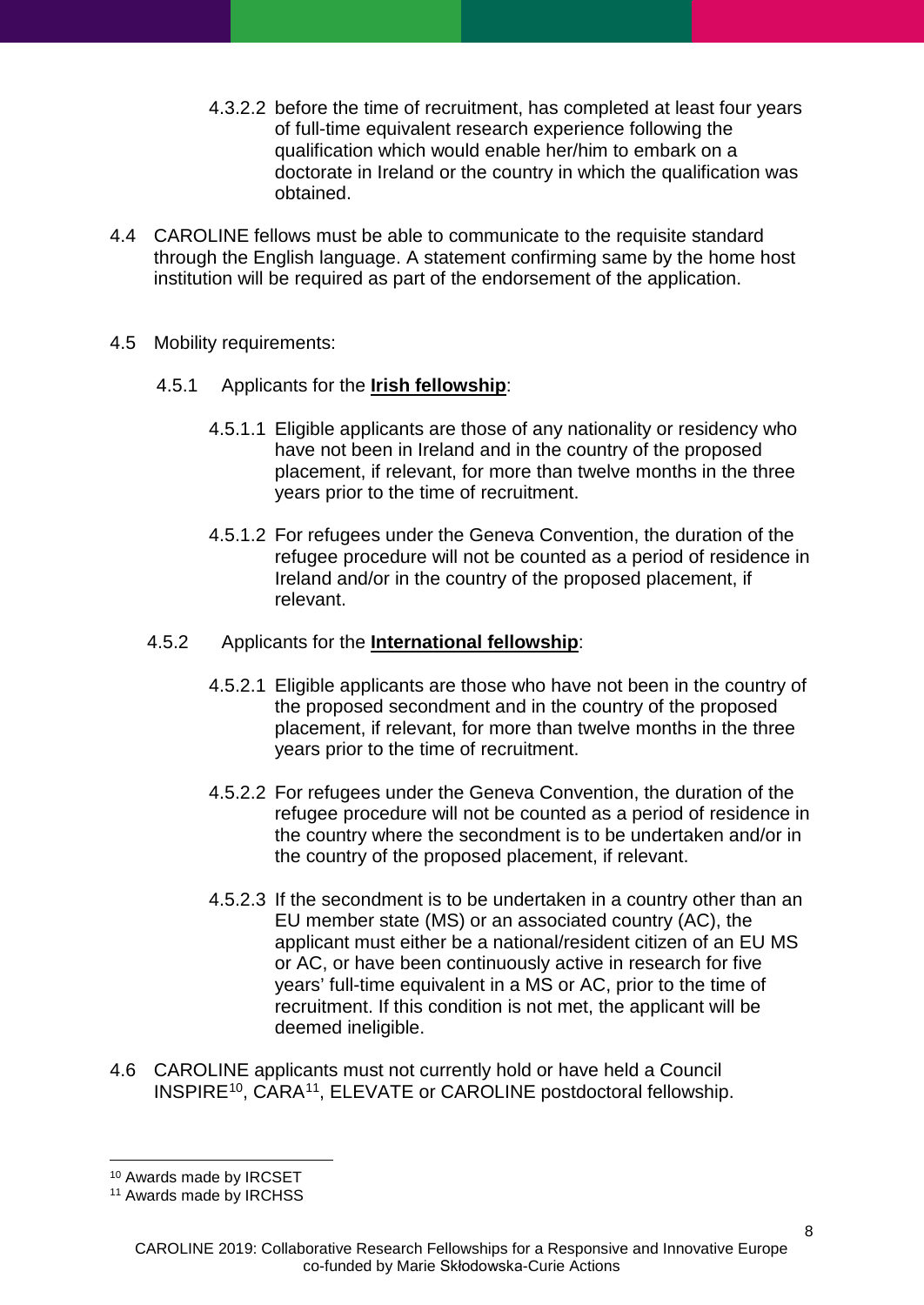- 4.7 Applicants must not have had two previous unsuccessful applications to the programme.
- 4.8 CAROLINE fellows must not be a permanent member of staff in a HEI/RPO in Ireland which would be their home host organisation for the fellowship.
- 4.9 CAROLINE fellows must not be a permanent member of staff in the proposed main partner organisation.
- 4.10 Fellows of any nationality may hold a CAROLINE fellowship. However, fellows must satisfy the home host organisation's and main partner organisation's country's regulations on immigration. CAROLINE fellows must have the support of their host institutions with respect to these regulations and requirements if not a national of a member state of the EU.
- 4.11 CAROLINE International fellows must maintain their principal residence outside Ireland in the country of the secondment during their outgoing phase and in Ireland for the return phase of the fellowship. Where an optional placement in another country is proposed and approved by the Council, the fellow will be required to maintain their principal residence in the country of the approved placement.
- 4.12 CAROLINE Irish fellows must maintain their principal residence in Ireland during the entire duration of their CAROLINE Irish fellowship. Where an optional placement outside of Ireland is proposed and approved by the Council, the fellow will be required to maintain their principal residence in the country of the approved placement.
- 4.13 For all fellowships, arrangements with respect to immigration and the entitlement to work in Ireland will be a matter for settlement between the fellow and their host institution(s) and the relevant authorities of the State as applicable.
- 4.14 The Council reserves the right to request documentary evidence, as part of eligibility checking, after the call deadline. Where information provided by the applicant in their application form is found to be incorrect or cannot be verified if requested, the Council reserves the right to withdraw the award.
- 4.15 Acceptance of the award is subject to these Terms and Conditions and the Guide for Applicants which, in conjunction with the Letter of Offer and completed and signed Acceptance Form, constitute the basis on which the award is held.
- 4.16 Fellowships are held subject to these Terms and Conditions. If any of these are breached by a fellow, the Council may suspend or terminate the fellowship and/or may require reimbursement of such payments as have already been made to the fellow.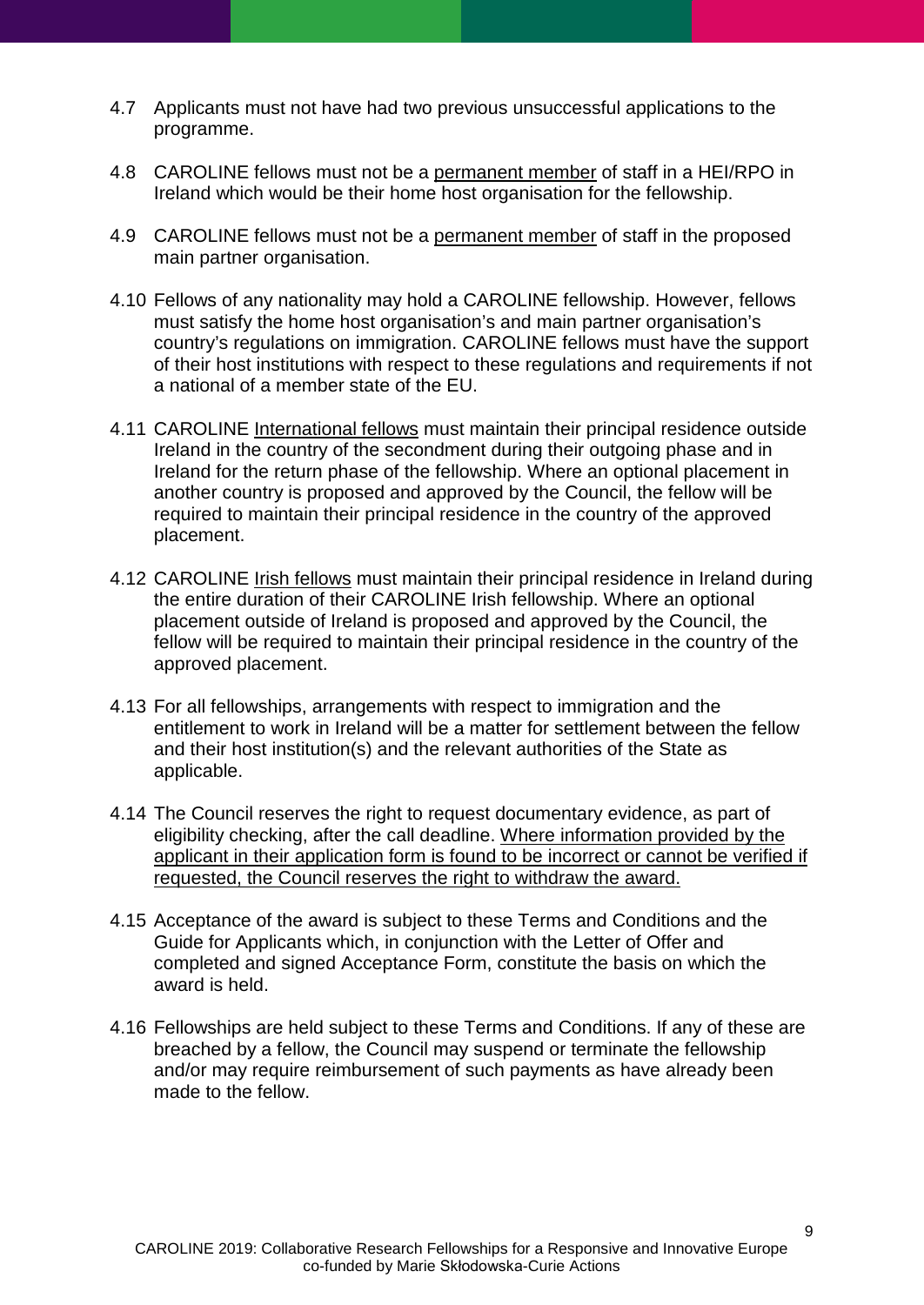4.17 Fellows are required to adhere to the general principles and requirements of the ['European Charter for Researchers and the Code of Conduct for the](https://euraxess.ec.europa.eu/jobs/charter)  [Recruitment of Researchers'](https://euraxess.ec.europa.eu/jobs/charter)<sup>[12](#page-9-2)</sup> as applicable to researchers.

# <span id="page-9-0"></span>**5. STRUCTURE AND VALUE OF FELLOWSHIP AWARDS**

- <span id="page-9-1"></span>5.1 While the award is made to the individual fellow, the fellowship fund is administered through the appropriate office within the fellow's home host organisation.
- 5.2 The value of the CAROLINE fellowship will be calculated using the principles of the Marie Skłodowska-Curie Actions Individual Fellowships 2014–15[13](#page-9-3) and will consist of the following components<sup>[14](#page-9-4)</sup>:
	- 5.2.1 Payment to the home host organisation for the fellow's **living allowance[15](#page-9-5)**. This amount will be determined using the base rate of €55,800 per annum, which will be adjusted by the applicable country correction coefficient as specified by the European Commission<sup>[16](#page-9-6)</sup> for each year of the fellowship, depending on the country of the fellow's residence in the given year<sup>17</sup>.
	- 5.2.2 Payment to the home host organisation for the fellow's **mobility allowance** in the amount of  $\epsilon$ 7,200 per annum, for year 1 and 2 of the Irish fellowships and for year 1 of the International fellowships.
	- 5.2.3 Payment to the home host organisation for the fellow's **family allowance** in the amount of  $66,000$  per annum, where applicable<sup>18</sup>.
	- 5.2.4 Payment to the home host organisation for the fellow's eligible **direct research, training and networking costs** to enable the fellow to carry out the fellowship, in the amount of  $\epsilon$ 9,600 per annum. Eligible direct research, training and networking costs include essential research supplies such as small consumables; pay-as-you-go access to national research infrastructure; software and hardware critical for the research to be obtained in the first year of the award; archival research costs; books and journals; conference travel and participation; generic and/or specialist disciplinary skills training; and publishing and write-up costs. Only eligible

<span id="page-9-6"></span>1[6https://ec.europa.eu/research/participants/data/ref/h2020/wp/2014\\_2015/main/h2020-wp1415](https://ec.europa.eu/research/participants/data/ref/h2020/wp/2014_2015/main/h2020-wp1415-msca_en.pdf) [msca\\_en.pdf](https://ec.europa.eu/research/participants/data/ref/h2020/wp/2014_2015/main/h2020-wp1415-msca_en.pdf)

<span id="page-9-2"></span><sup>-</sup><sup>12</sup> <https://euraxess.ec.europa.eu/jobs/charter>

<span id="page-9-3"></span><sup>1</sup>[3https://ec.europa.eu/research/participants/data/ref/h2020/wp/2014\\_2015/main/h2020-wp1415](https://ec.europa.eu/research/participants/data/ref/h2020/wp/2014_2015/main/h2020-wp1415-msca_en.pdf) [msca\\_en.pdf](https://ec.europa.eu/research/participants/data/ref/h2020/wp/2014_2015/main/h2020-wp1415-msca_en.pdf)

<span id="page-9-4"></span><sup>&</sup>lt;sup>14</sup> Note that the living allowance, mobility allowance and family allowance are subject to certain statutory deductions. Fellows are advised to liaise with their proposed home host organisation to ascertain the applicable deductions.

<span id="page-9-5"></span><sup>15</sup> This payment includes the statutory employer's pension and PRSI contributions.

<span id="page-9-7"></span><sup>&</sup>lt;sup>17</sup> With the exception of placements, see Clause [1.20](#page-3-4)

<span id="page-9-8"></span><sup>&</sup>lt;sup>18</sup> Family is defined as persons linked to the researcher by (i) marriage, or (ii) a relationship with equivalent status to a marriage recognised by the legislation of the country where this relationship was formalised; or (iii) dependent children who are actually being maintained by the fellow. Family status of a fellow will be determined at the deadline for applicants and will not be revised during the lifetime of the fellowship.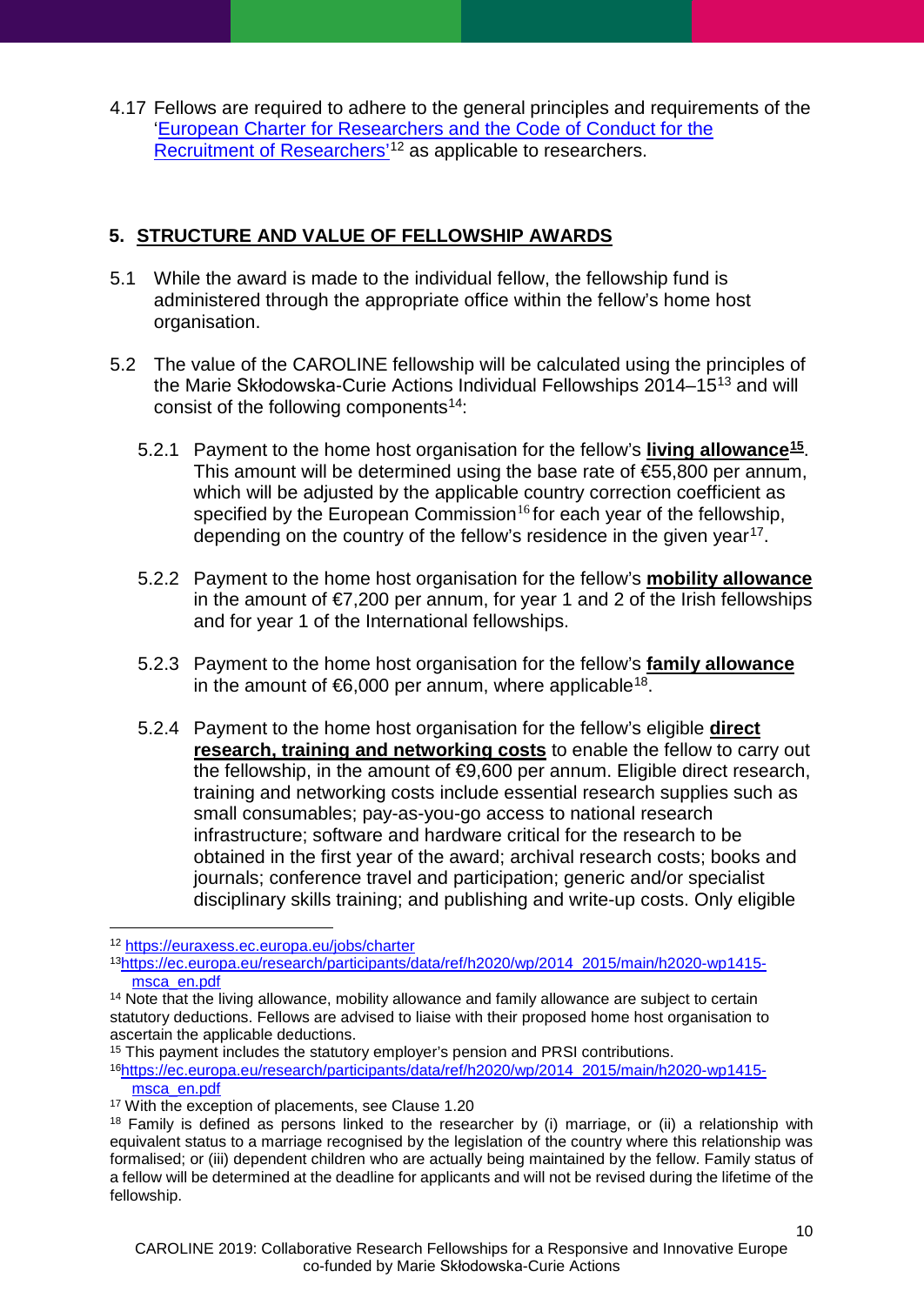vouched expenses necessary for implementation of the fellowship, incurred within the funding term and invoiced during the funding term will be funded. Membership costs, stipends for students, salary for research assistants or similar salary costs are not eligible direct research costs under the scheme.

- 5.2.5 Contribution towards **indirect research costs** in the amount of €1,752 per annum to support the main partner organisation with costs associated with hosting the fellow, guiding, monitoring and documenting their training and development, and supporting good working conditions.
- 5.2.6 Health insurance for CAROLINE fellows not eligible for the European Health Insurance Card (EHIC) or where fellows are outside of the scope of EHIC. Eligible fellows will liaise directly with the Council before the relevant arrangements are made.
- <span id="page-10-2"></span>5.2.7 Paid maternity leave in line with Irish policy and the Council's policy as outlined in Clause 10.
- 5.3 The maximum that can be spent in any year of a CAROLINE fellowship is the **relevant annual allowances as specified in the offer letter**, plus any unspent balance of eligible direct research support expenses carried over from the previous year of the fellowship if applicable. Apart from this, funds may not be carried forward from one year to the next.
- 5.4 Funding will be provided only for the implementation of the research project and the career training and development plan as presented in the application form. If any departures from this are intended or become apparent, the prior consent of the Council must be sought.
- 5.5 Expenses related to activities that occur outside the funding term are not eligible under the fellowship.

## *Taxation*

-

- 5.6 The fellowship will be subject to Irish Revenue Law.
- 5.7 Compliance with Irish laws and national regulations on taxation will be a matter for resolution between the fellow, the home host organisation and the Irish Revenue Commissioners<sup>19</sup>.

## <span id="page-10-0"></span>**6. CONDITIONS OF THE FELLOWSHIP**

#### *Location of fellowships*

6.1 Fellows must be affiliated with an eligible Higher Education Institution in Ireland (as defined in [1.11\)](#page-2-3) or an eligible Research Performing Organisation (as defined in Clause [1.24\)](#page-4-1).

<span id="page-10-1"></span><sup>19</sup> Some useful information on salary deductions and taxation can be found at [http://www.citizensinformation.ie/en/employment/starting\\_work\\_and\\_changing\\_job/starting\\_work/](http://www.citizensinformation.ie/en/employment/starting_work_and_changing_job/starting_work/)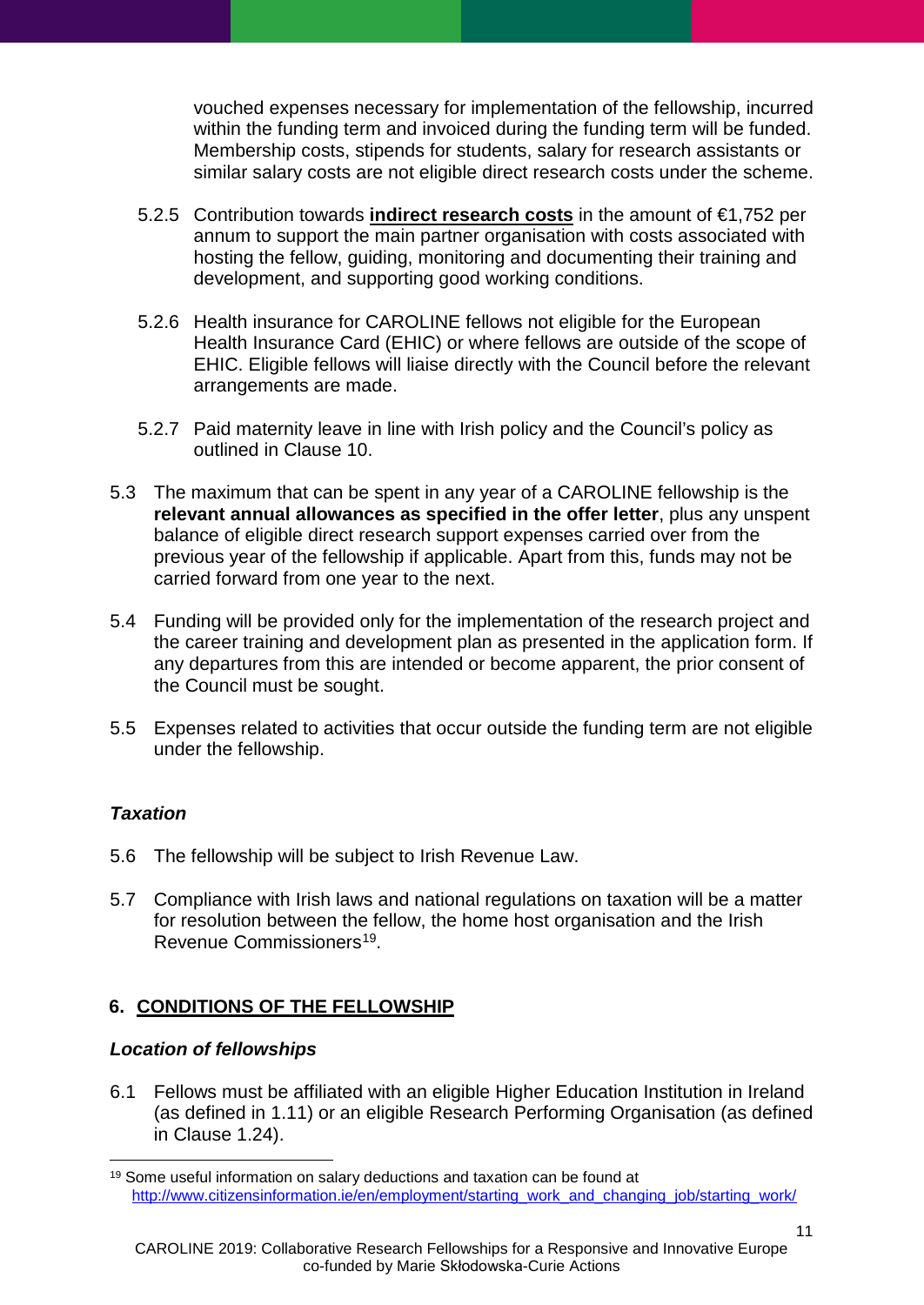- <span id="page-11-1"></span>6.2 Fellowships may not be held or continued at any organisation other than the host organisations and with the mentors specified in the application form, except with the *prior* agreement of the Council.
- <span id="page-11-2"></span>6.3 During the fellowships, fellows must maintain an actual presence within the appropriate unit in their respective host organisation and must reside within a reasonable travelling distance of the relevant host organisation.
- <span id="page-11-3"></span>6.4 The Council requires that fellows have regular and sufficiently frequent contact with their academic mentor, secondment mentor and, where applicable, placement mentor.
- 6.5 Notwithstanding clauses [6.3](#page-11-2) and [6.4,](#page-11-3) the Council recognises that the fellows may benefit from spending part of the duration of the fellowship away from their home host organisation, main partner organisation or, where applicable, placement organisation. Such periods may involve attending courses relevant to the fellow's training or research-related stays away.
- 6.6 In order to take up such an opportunity of more than four weeks' duration, the fellow must apply in advance to the Council for permission and include the written support of their academic mentor. When such research-related absence is intended during the mandatory secondment or optional placement, support from the fellow's secondment mentor or placement mentor, as applicable, will also be required. A template will be available for this purpose. Information regarding any fellowship-related trips must be documented as part of the required progress reporting.
- 6.7 While the Council expects fellows to complete their research at the home host organisation and main partner organisation originally proposed, the Council recognises that exceptional circumstances may call for a change of location or of a mentor. In these cases, the fellow and the proposed new mentor, home host organisation and main partner organisation must write to the Council stating the case for the change. The Council will examine the submission on its merits and respond with a decision on whether funding will continue in the new circumstances.

## <span id="page-11-0"></span>*Training and Career Development Plan*

- 6.8 The fellow, the academic mentor and the secondment mentor are required to create a Training and Career Development Plan as a method for developing a comprehensive work plan for the life of the fellowship and with a view to developing a dynamic career beyond the fellowship period.
- 6.9 A record must be kept of training and career development activities completed by the fellow and these must be reported in progress reports submitted to the Council.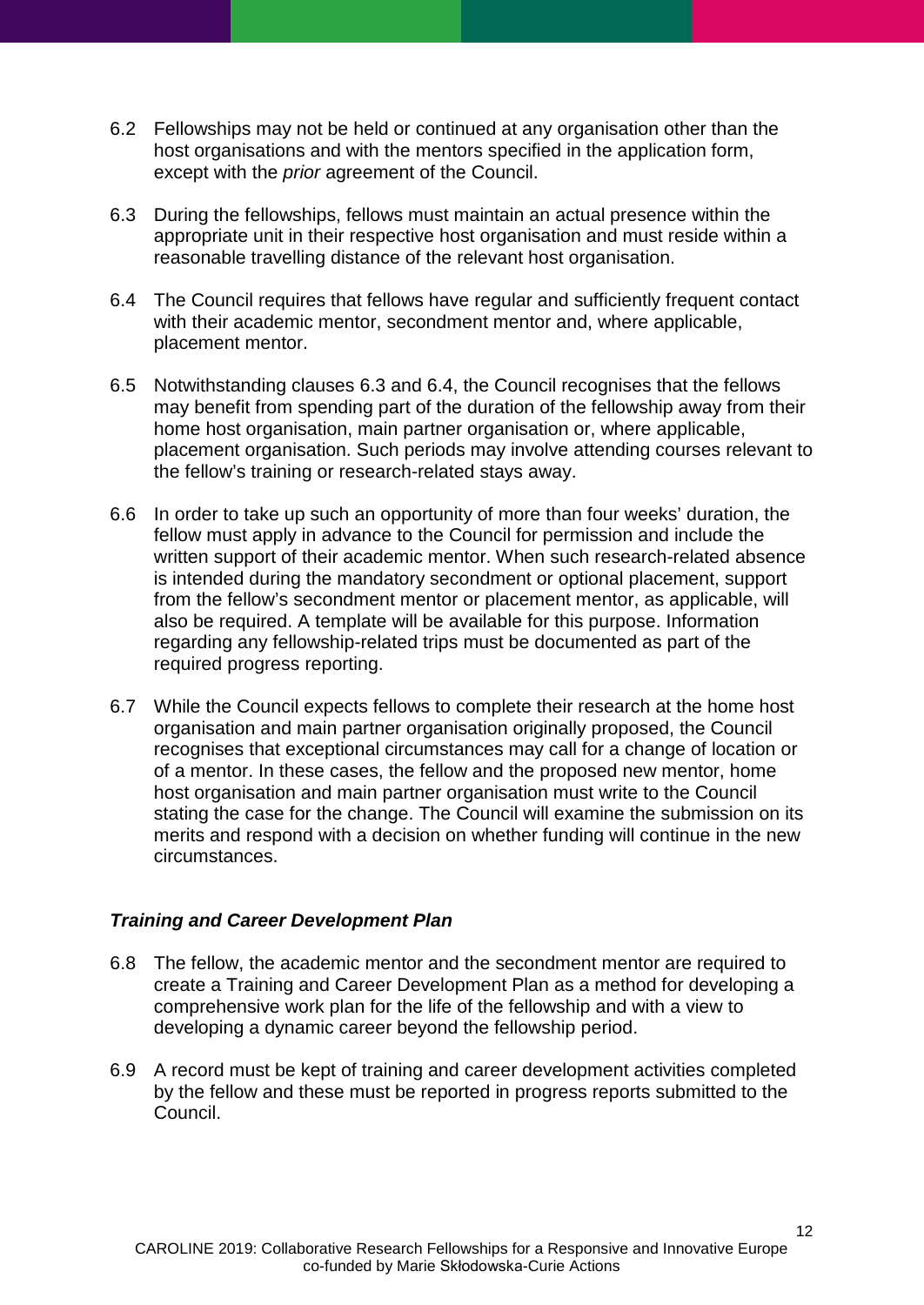### <span id="page-12-0"></span>*Additional duties outside the remit of the fellowship*

- 6.10 Fellows must be fully dedicated to the research training activities of their fellowship and should not engage in any remunerated activity other than developing the stated research project and implementing the Training and Career Development Plan.
- 6.11 Fellows must engage full-time in fellowship-related activities during the funding term.
- 6.12 Teaching is an essential means for the structuring and dissemination of knowledge and is considered a suitable activity under the fellowship. Engagement by the fellow in teaching activities is permitted where it is included in the Training and Career Development Plan, and under the following conditions:
	- 6.12.1 teaching activities are undertaken while the fellow is based at their home host organisation; and
	- 6.12.2 the fellow's home host organisation is a HEI; and
	- 6.12.3 teaching activities are relevant to the research funded by the fellowship; and
	- 6.12.4 the overall extent of teaching activities (contact and non-contact hours combined) does not exceed a total of 50 hours per academic term; and
	- 6.12.5 suitable training, monitoring and support must be provided to the fellow by their academic mentor or another suitably qualified staff member within their HEI as agreed with the academic mentor.
- 6.13 The Council will monitor teaching activities as part of its progress reporting mechanism.
- 6.14 The Council may require the fellow to attend training sessions, research events, meetings and similar as arranged by the Council.

#### <span id="page-12-1"></span>*Additional awards*

- 6.15 The fellowship is not intended to substitute for or to augment funds available under programmatic research actions. It may be held in conjunction with other externally funded travel or equipment grants provided that:
	- 6.15.1 Should the fellow apply for further funding to another source, they will state as part of that application (whether or not the fellow is required to do so) that they hold a CAROLINE fellowship and will notify the Council prior to submitting the application.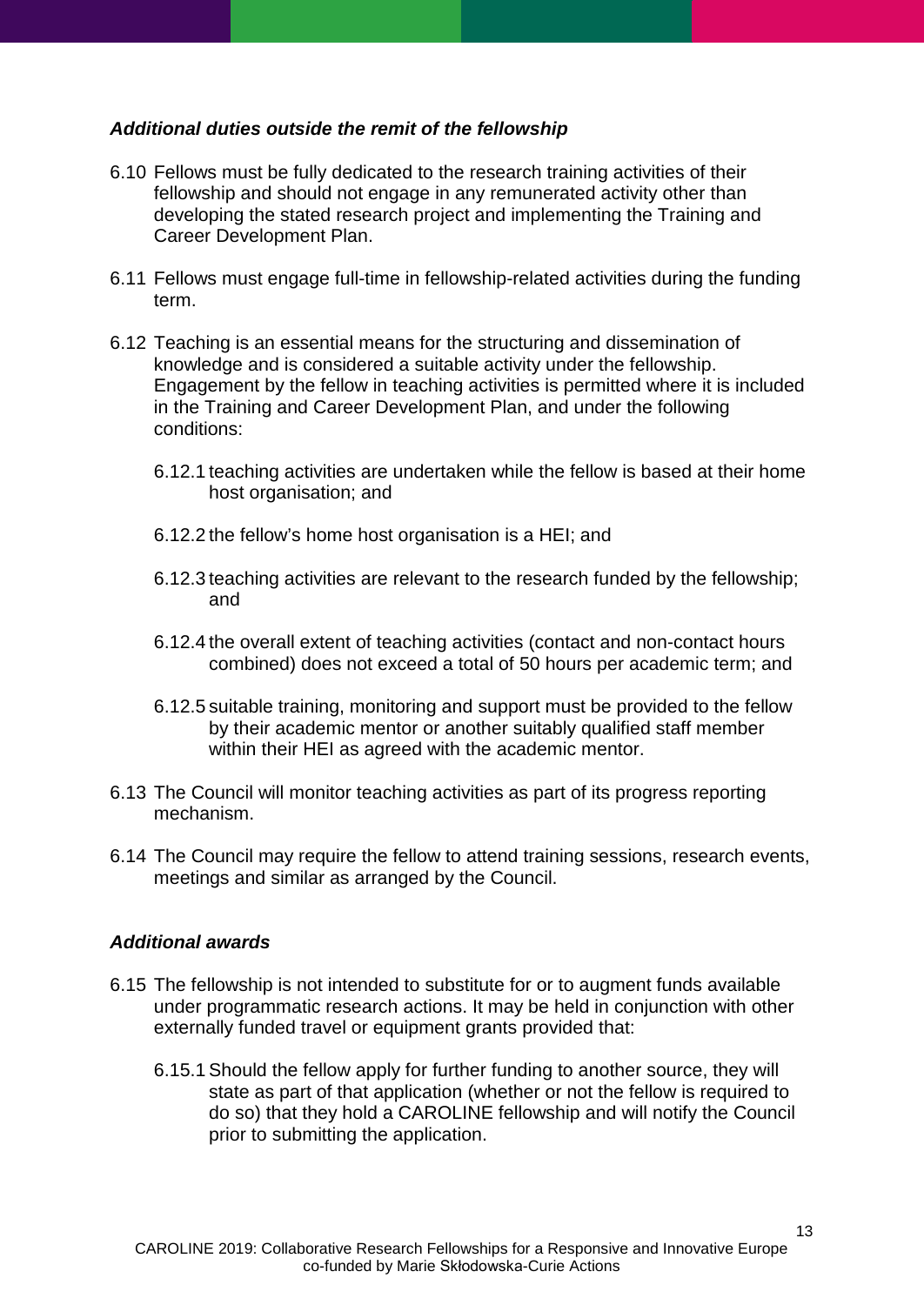- 6.15.2 The value of other funding is not more than  $\epsilon$  20.000 in any given year during the life of fellowship. However, the Council recognises that, from time to time, awards which exceed this limit may independently recognise the outstanding merit of an awardee during the term of the fellowship. In such circumstances, fellows are advised that in *exceptional cases*, and then only on a case-by-case basis, they may hold such major personal awards in conjunction with the funding provided by the Council. The acceptance of such further awards during the term of the fellowship is subject to the *prior* approval of the Council.
- 6.15.3 Fellows who have other sources of funding (other than through paid employment) such as travel grants, etc. must inform in writing the appropriate offices in their home host organisation and the Council about the amount and source of the funding. This information must also be recorded in the required progress reports. This applies to research funding received before or during the life of the fellowship.
- 6.15.4 The other funder(s) agrees that the CAROLINE fellowship can be held alongside their award. The Council will not involve itself in the decisions of other funding agencies in this regard.
- 6.16 Tax issues which may arise from such awards are a matter for the individual fellow and not the Council or the home host organisation.

### <span id="page-13-0"></span>*Knowledge transfer*

- 6.17 The Council encourages the commercialisation of research output as outlined in 'Inspiring Partnership – [the national IP Protocol 2016: Policies and resources to](http://www.knowledgetransferireland.com/ManagingIP/KTI-Protocol-2016.pdf)  [help industry make good use of public research in Ireland'](http://www.knowledgetransferireland.com/ManagingIP/KTI-Protocol-2016.pdf)<sup>[20](#page-13-1)</sup> and 'Putting public [research to work for Ireland: Policies and procedures to help industry make](https://www.enterprise-ireland.com/en/Research-Innovation/Companies/IPP-Putting-public-research-to-work-for-Ireland.pdf)  [good use of Ireland's public research institutions \(2012\)'](https://www.enterprise-ireland.com/en/Research-Innovation/Companies/IPP-Putting-public-research-to-work-for-Ireland.pdf)<sup>[21](#page-13-2)</sup>.
- 6.18 The Council does not make any claim to intellectual property arising from the fellowship.
- 6.19 The host organisations must establish rules and procedures for protecting and managing any intellectual property arising during the fellowship as applicable, and set these in a written agreement (see Clause [11.4\)](#page-23-1). These rules and procedures must be in accordance with the applicable national guidelines and Horizon 2020 requirements as stipulated in the [grant agreement governing the](http://ec.europa.eu/research/participants/data/ref/h2020/mga/msca/h2020-mga-msca-cofund-mono_en.pdf)  [fellowships scheme](http://ec.europa.eu/research/participants/data/ref/h2020/mga/msca/h2020-mga-msca-cofund-mono_en.pdf)<sup>22</sup>.
- 6.20 Applications for protection of results including patent applications must include acknowledgement of funding under Marie Skłodowska-Curie Actions.

<sup>-</sup><sup>20</sup> <http://www.knowledgetransferireland.com/ManagingIP/KTI-Protocol-2016.pdf>

<span id="page-13-2"></span><span id="page-13-1"></span><sup>&</sup>lt;sup>21</sup> https://www.enterprise-ireland.com/en/Research-Innovation/Companies/IPP-Putting-public-<br>research-to-work-for-Ireland.pdf

<span id="page-13-3"></span><sup>22</sup> [http://ec.europa.eu/research/participants/data/ref/h2020/mga/msca/h2020-mga-msca-cofund](http://ec.europa.eu/research/participants/data/ref/h2020/mga/msca/h2020-mga-msca-cofund-mono_en.pdf)[mono\\_en.pdf](http://ec.europa.eu/research/participants/data/ref/h2020/mga/msca/h2020-mga-msca-cofund-mono_en.pdf)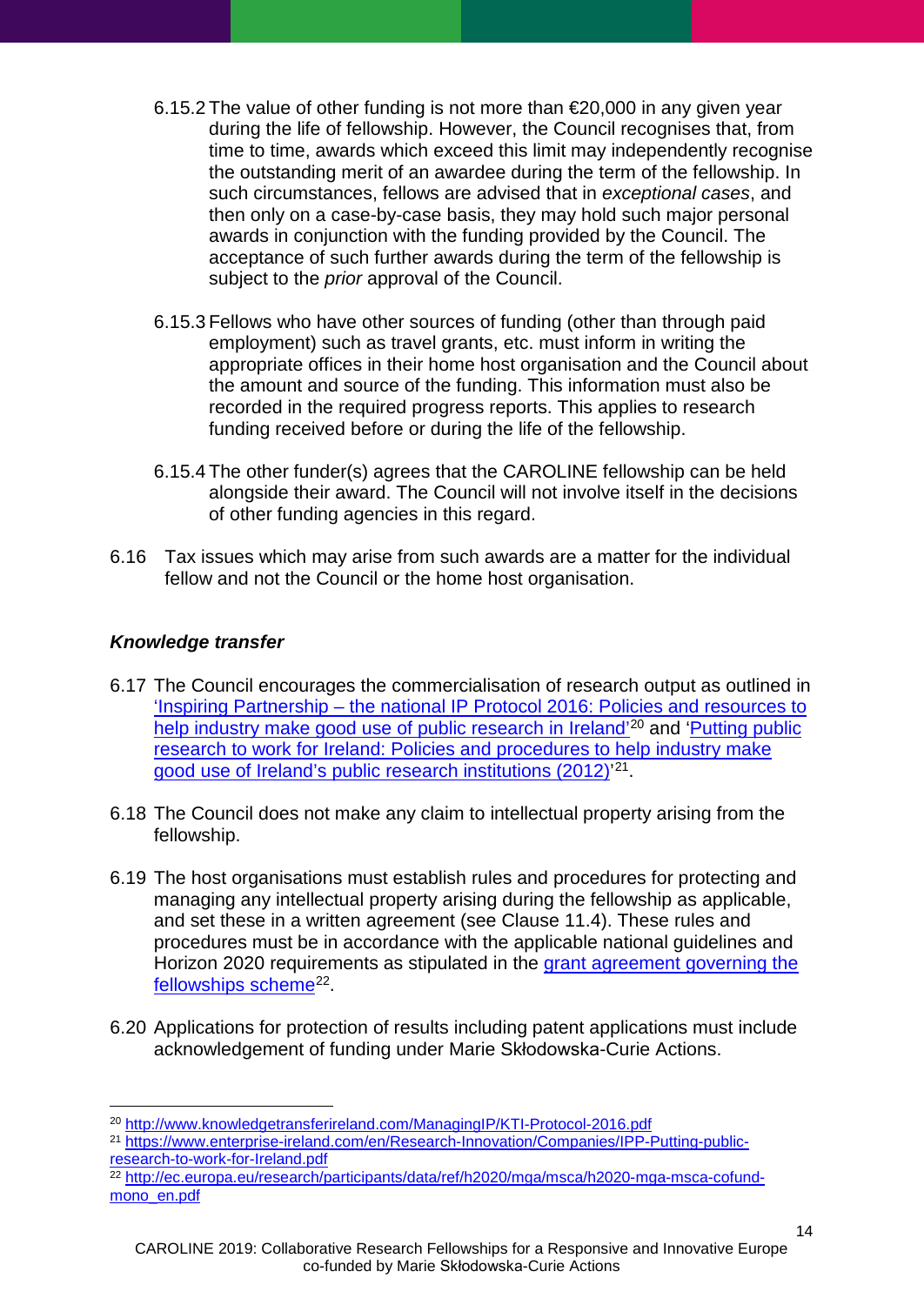### <span id="page-14-0"></span>*Dissemination of results and Open Access Policy*

- 6.21 Unless it goes against the legitimate interests of the fellow and the host organisations, the fellow must – as soon as possible – disseminate results of their research by disclosing them to the public by appropriate means (other than those resulting from protecting or exploiting the results), including in scientific publications (in any medium).
- 6.22 A community outreach plan must be a part of the application and fellows will be required to report on implementation of the plan as part of the Council's progress reporting. Guidance on requirements on the community outreach plan will be provided in the Guide for Applicants.
- 6.23 Open access to scientific publications will be governed by the rules relating to the placement of research publications and outputs in open access repositories as applicable under the [grant agreement governing the fellowships scheme](http://ec.europa.eu/research/participants/data/ref/h2020/mga/msca/h2020-mga-msca-cofund-mono_en.pdf)<sup>[23](#page-14-2)</sup> and under the Council's [Open Access Policy](http://research.ie/assets/uploads/2017/05/irc_open_access_policy_final_1.pdf)<sup>24</sup>.
- 6.24 It is accepted that there will be recognised instances in which full compliance with Clause [6.25](#page-14-1) might not be feasible – in this instance the fellow should contact their academic mentor for advice.
- <span id="page-14-1"></span>6.25 The fellows must ensure open access (free of charge online access for any user) to all peer-reviewed scientific publications relating to its results. In particular, they must:
	- 6.25.1 as soon as possible and at the latest on publication, deposit a machinereadable electronic copy of the published version or final peer-reviewed manuscript accepted for publication in a repository for scientific publications;
	- 6.25.2 aim, moreover, to deposit at the same time the research data needed to validate the results presented in the deposited scientific publications;
	- 6.25.3 ensure open access via the repository to the deposited publication at the latest:
		- (i) on publication, if an electronic version is available for free via the publisher, or
		- (ii) within six months of publication (twelve months for publications in the social sciences and humanities) in any other case;
	- 6.25.4 ensure open access via the repository to the bibliographic metadata that identify the deposited publication.

<span id="page-14-2"></span><sup>-</sup><sup>23</sup> [http://ec.europa.eu/research/participants/data/ref/h2020/mga/msca/h2020-mga-msca-cofund](http://ec.europa.eu/research/participants/data/ref/h2020/mga/msca/h2020-mga-msca-cofund-mono_en.pdf)[mono\\_en.pdf](http://ec.europa.eu/research/participants/data/ref/h2020/mga/msca/h2020-mga-msca-cofund-mono_en.pdf)

<span id="page-14-3"></span><sup>24</sup> [http://research.ie/assets/uploads/2017/05/irc\\_open\\_access\\_policy\\_final\\_1.pdf](http://research.ie/assets/uploads/2017/05/irc_open_access_policy_final_1.pdf)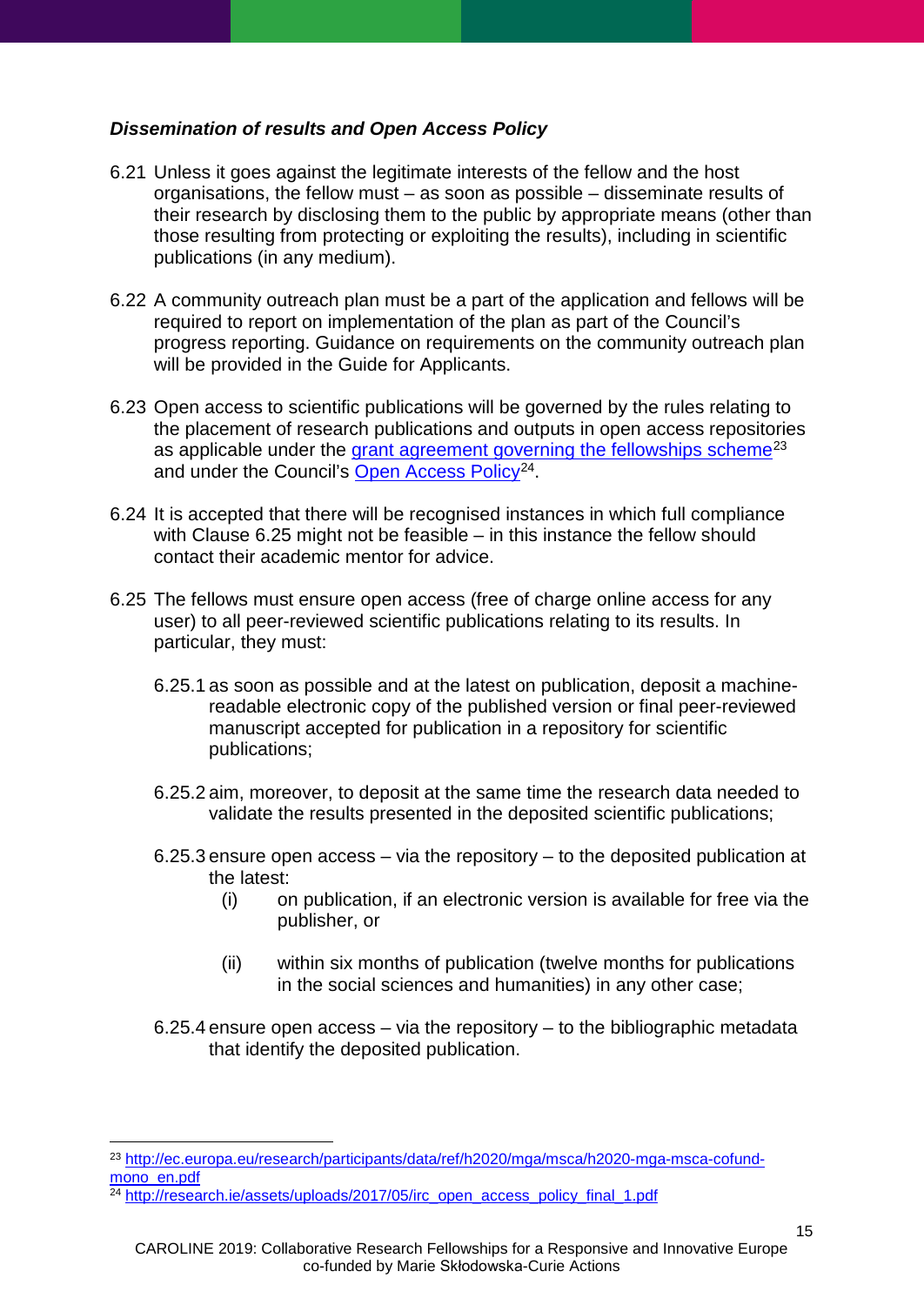6.26 Fellows are encouraged to adhere to H2020 Programme [Guidelines on Open](http://ec.europa.eu/research/participants/data/ref/h2020/grants_manual/hi/oa_pilot/h2020-hi-oa-pilot-guide_en.pdf)  [Access to Scientific Publications and Research Data in Horizon 2020](http://ec.europa.eu/research/participants/data/ref/h2020/grants_manual/hi/oa_pilot/h2020-hi-oa-pilot-guide_en.pdf)[25](#page-15-1).

## <span id="page-15-0"></span>*Research ethics*

- 6.27 The Council is not in a position to award funding for research activity under any of the following prohibited areas:
	- 6.27.1 human cloning for reproductive purposes;
	- 6.27.2 genetic modification of human beings that could make such changes heritable (with the exception of research relating to cancer treatment of the gonads, which may be funded);
	- 6.27.3 creation of human embryos solely for the purpose of research or for the purpose of stem cell procurement, including by means of somatic cell nuclear transfer.
- 6.28 All CAROLINE fellowship-related activities must have exclusive focus on civil applications.
- 6.29 The Council is committed to the maintenance of high ethical standards in the research that it funds.
- 6.30 The host organisations must have in place clear ethical guidelines and assurance procedures designed to manage research under their direction.
- 6.31 The home host organisation is responsible for ethical approval/monitoring of the CAROLINE fellowship.
- 6.32 Fellows should adhere to the recognised ethical practices and fundamental ethical principles appropriate to their discipline(s) as well as to ethical standards as outlined in the applicable national, sectoral or institutional codes of ethics.
- 6.33 Fellows are required to give careful consideration to ethical issues which may arise in the course of their research.
- 6.34 If ethical issues arise in their research, fellows are required to submit a written statement to the Council to the effect that full consideration has been given to the ethical implications of the research proposal. This statement must also outline the fellow's proposed resolution of the ethical issue(s) arising.
- 6.35 Where a fellow's research proposal requires approval by the home host organisation's Ethics Committee, or the equivalent body in their home host organisation, written evidence of such ethical approval is required by the Council before activities for which ethical approval are required commence, but no later than three months after the start date of the fellowship.

<span id="page-15-1"></span><sup>-</sup><sup>25</sup> [http://ec.europa.eu/research/participants/data/ref/h2020/grants\\_manual/hi/oa\\_pilot/h2020-hi-oa](http://ec.europa.eu/research/participants/data/ref/h2020/grants_manual/hi/oa_pilot/h2020-hi-oa-pilot-guide_en.pdf)[pilot-guide\\_en.pdf](http://ec.europa.eu/research/participants/data/ref/h2020/grants_manual/hi/oa_pilot/h2020-hi-oa-pilot-guide_en.pdf)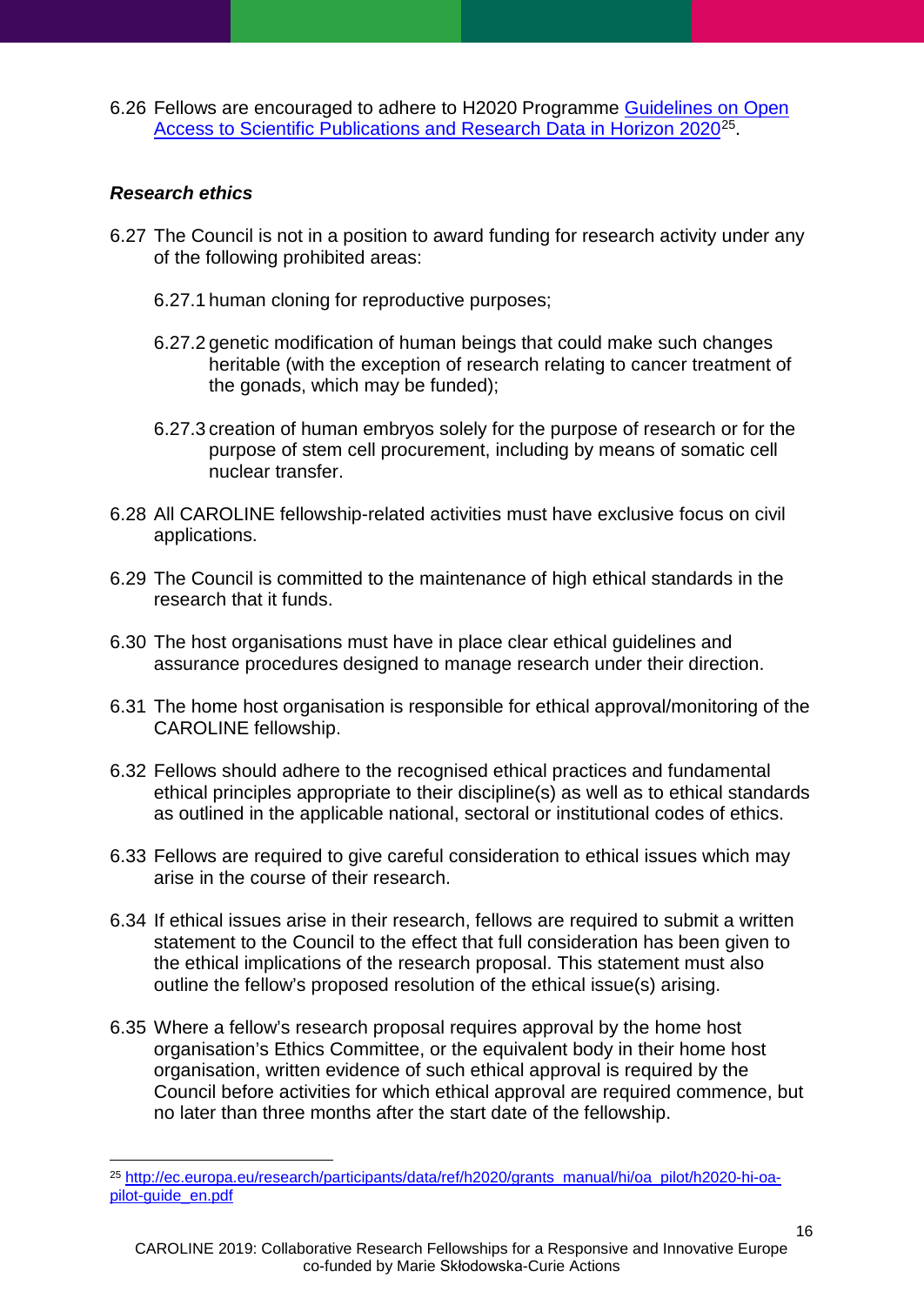- 6.36 The host organisations and fellows must make sure that the research complies with all national and international regulation requirements governing the use of sensitive materials or processes, for example (and not intended to be a complete list): radioactive isotopes, ionising radiation, laboratory animals or other animals, pathogenic organisms, genetically manipulated organisms, toxic and hazardous substances, and research on human subjects and human embryos.
- 6.37 CAROLINE fellowships are also governed by the fundamental [ethical principles](https://ec.europa.eu/programmes/horizon2020/en/h2020-section/ethics)  [of Horizon 2020](https://ec.europa.eu/programmes/horizon2020/en/h2020-section/ethics)[26](#page-16-2). Horizon 2020 rules take precedence over national rules.
- 6.38 If access to archival material in private custodianship, or archival material with restricted access is required for the project, successful applicants will be required to provide written evidence of appropriate permission to consult such material as a part of award acceptance documentation.

#### <span id="page-16-0"></span>*Sex/gender dimension*

- 6.39 The Council's ['Gender Strategy & Action Plan 2013–2020'](http://research.ie/assets/uploads/2013/01/irish_research_council_gender_action_plan_2013_-2020.pdf) is available on the Council's website<sup>[27](#page-16-3)</sup>.
- 6.40 Fellows are required to give careful consideration to whether there is a potential biological sex and/or gender dimension that may arise in the course of their research.
- 6.41 Where the fellow is involved in the organisation of conference, networking or dissemination panels connected with their research project, due regard should be given to gender balance within any such panel(s).

# <span id="page-16-1"></span>**7. RESEARCH INTEGRITY**

- 7.1 All host organisations must ensure that the highest quality of research conduct is maintained.
- 7.2 The home host organisation must ensure that there are formal, fair and effective processes in place for the investigation of allegations of research misconduct (for example, plagiarism, falsification or fabrication of data, improper data selection, misuse of research funds) when they arise. These processes, together with the agreed procedures for investigating allegations of research misconduct, must be transparent and clearly publicised. The systems in place to manage research misconduct should also align with the basic principles that underpin all research integrity and good practice as outlined in the national policy statement ['Ensuring Research Integrity in Ireland'](http://www.iua.ie/publication/view/national-policy-statement-on-ensuring-research-integrity-in-ireland/)<sup>[28](#page-16-4)</sup> and in the 'European [Code of Conduct for Research Integrity'](http://www.allea.org/wp-content/uploads/2017/05/ALLEA-European-Code-of-Conduct-for-Research-Integrity-2017.pdf) (revised edition 2017)<sup>[29](#page-16-5)</sup>.

<span id="page-16-2"></span><sup>&</sup>lt;u>.</u> <sup>26</sup> <https://ec.europa.eu/programmes/horizon2020/en/h2020-section/ethics>

<span id="page-16-3"></span><sup>&</sup>lt;sup>27</sup> [http://research.ie/assets/uploads/2013/01/irish\\_research\\_council\\_gender\\_action\\_plan\\_2013\\_-](http://research.ie/assets/uploads/2013/01/irish_research_council_gender_action_plan_2013_-2020.pdf) [2020.pdf](http://research.ie/assets/uploads/2013/01/irish_research_council_gender_action_plan_2013_-2020.pdf)

<span id="page-16-4"></span><sup>28</sup> <http://www.iua.ie/research-innovation/research-integrity/>

<span id="page-16-5"></span><sup>&</sup>lt;sup>29</sup> http://www.allea.org/wp-content/uploads/2017/05/ALLEA-European-Code-of-Conduct-for-Research-Integrity-2017.pdf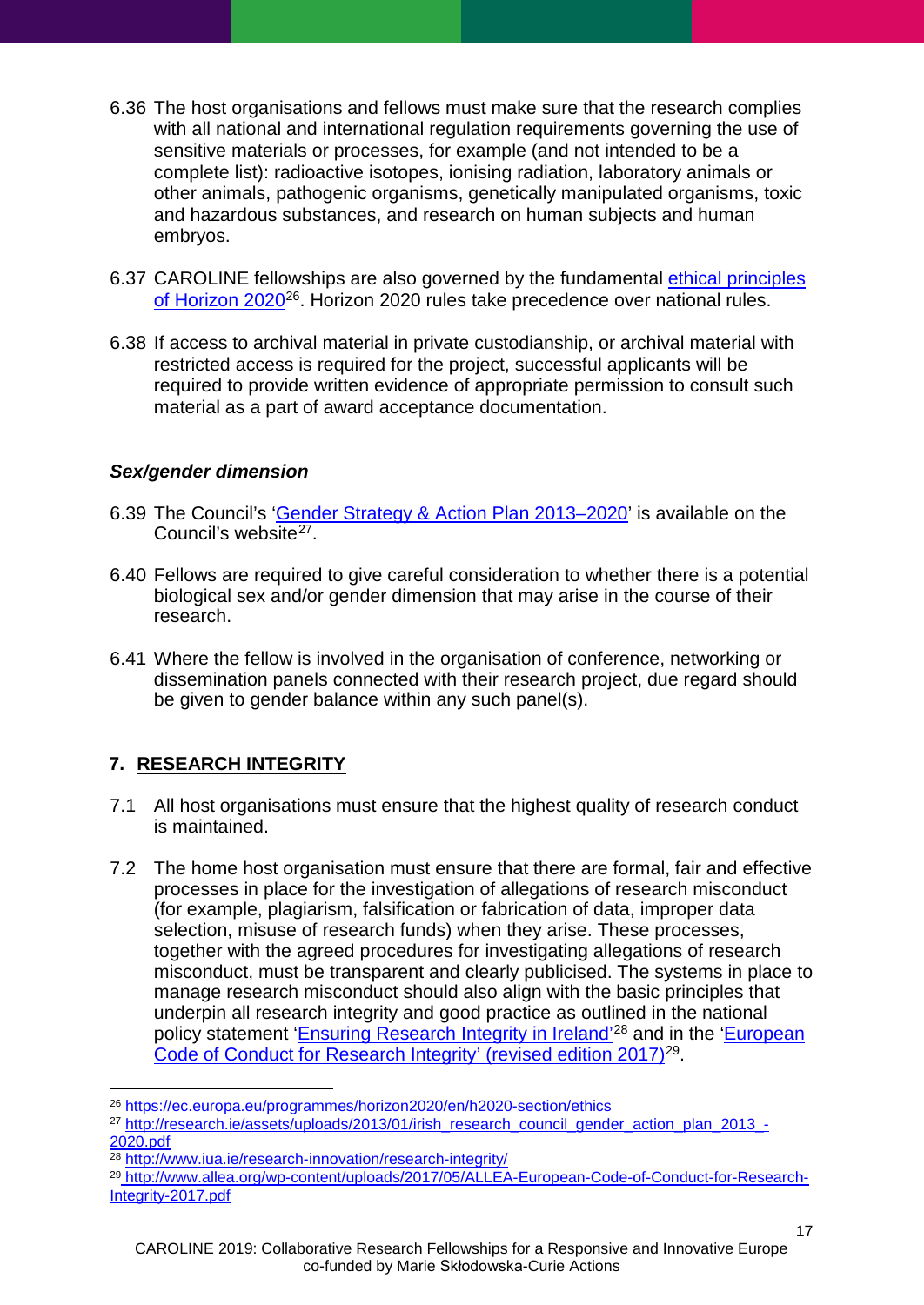7.3 The home host organisation is required to report to the Council all findings of any proven case of research misconduct arising from a Council-funded research project.

## <span id="page-17-0"></span>*Publications and acknowledgement of Council and European Commission funding*

- 7.4 All proposed publications arising from the research work must have the approval of the academic mentor.
- 7.5 Advance notice of any such application must be provided to the secondment mentor, or an approval from the secondment mentor must be obtained in addition to that of the academic mentor, as per the agreement concluded between the home host organisation and the main partner organisation (as specified in Clause [11.4\)](#page-23-1).
- 7.6 All publicity, including public lectures, interviews, email signatures, letterheads, office signs, publications, monographs, print materials, online materials, press releases, television and radio advertisements, websites, film, video and audio recordings associated with or arising from the research undertaken by the fellow while in receipt of a CAROLINE fellowship must contain acknowledgement of funding received from the Council and from the European Commission under the Marie Skłodowska-Curie Actions, as specified in the [fellowships scheme](http://ec.europa.eu/research/participants/data/ref/h2020/mga/msca/h2020-mga-msca-cofund-mono_en.pdf)  [grant agreement](http://ec.europa.eu/research/participants/data/ref/h2020/mga/msca/h2020-mga-msca-cofund-mono_en.pdf)<sup>30</sup>.
- 7.7 Notwithstanding the requirement to report on all publicity or achievements through progress reporting (see Section 10), fellows are also required to notify the Council in advance of their participation in any significant events, including receipt of an award or medal, public dissemination of the fellow's research, or media coverage of same. Where a communication activity is expected to have mainstream media coverage, the Council will inform the REA.

# <span id="page-17-1"></span>**8. FINANCE**

## <span id="page-17-2"></span>*Payment of fellowship*

- 8.1 Subject to the compliance of the fellow, mentors, and home host organisation and main partner organisation with these Terms and Conditions and subject to the receipt by the Council of satisfactory reports on the progress of the fellowship, the fellowship will be paid to the fellow's home host organisation, in quarterly instalments, beginning with the first instalment after the fellowship commences.
- 8.2 All amounts payable in respect of CAROLINE fellowships are made to the fellow's home host organisation. The Council does not transfer any monies directly to the fellow or to the main partner organisation.

<span id="page-17-3"></span><sup>-</sup><sup>30</sup> [http://ec.europa.eu/research/participants/data/ref/h2020/mga/msca/h2020-mga-msca-cofund](http://ec.europa.eu/research/participants/data/ref/h2020/mga/msca/h2020-mga-msca-cofund-mono_en.pdf)[mono\\_en.pdf](http://ec.europa.eu/research/participants/data/ref/h2020/mga/msca/h2020-mga-msca-cofund-mono_en.pdf)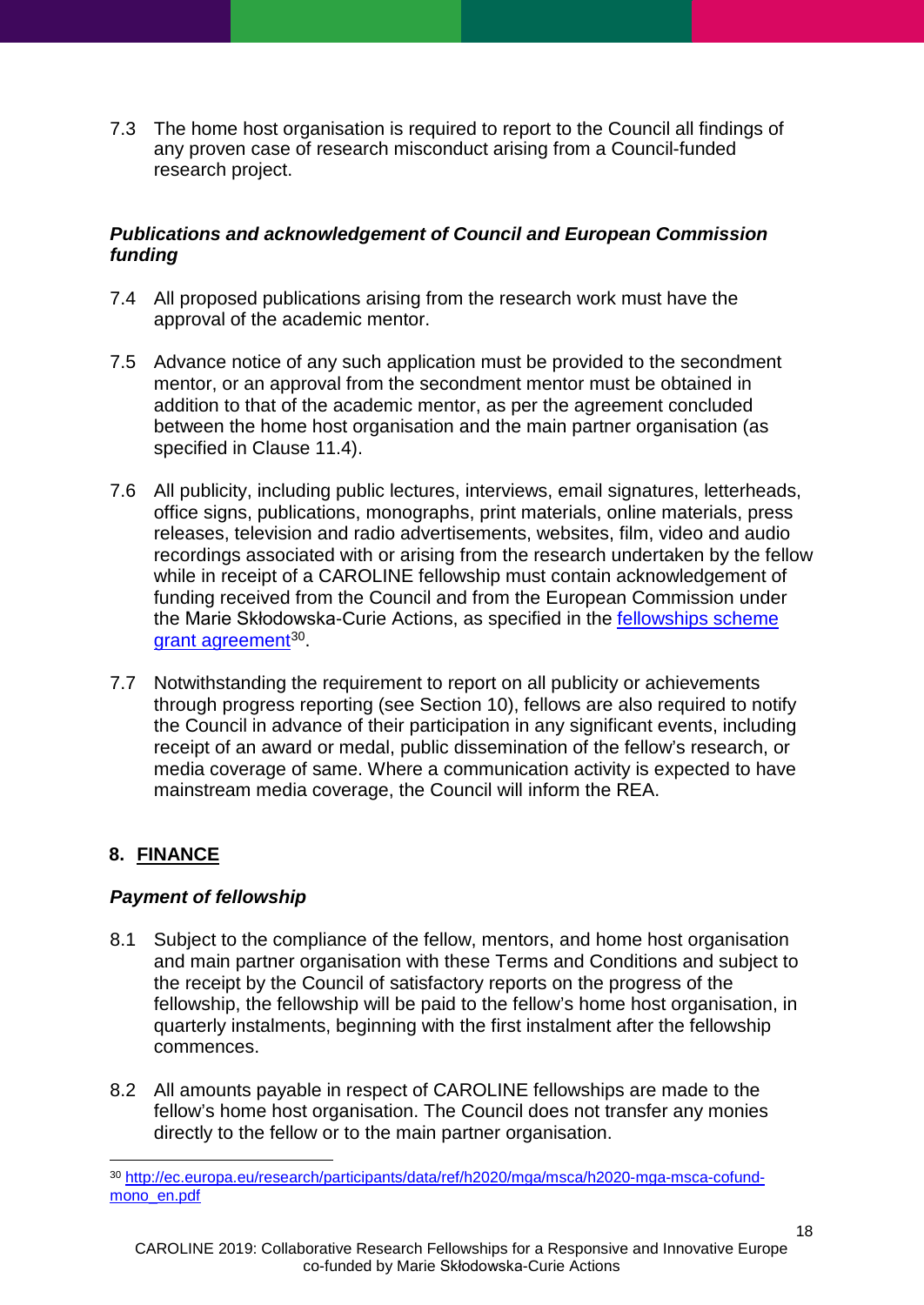- 8.3 The home host organisation will coordinate payment of the award to the fellow. It is the responsibility of the fellow to contact the relevant research office (or equivalent) at the home host organisation with regard to the administration of the fellowship fund.
- 8.4 The fellow, in collaboration with their academic mentor and secondment mentor, is responsible for appropriate financial planning and spending under Clause [5.](#page-9-0)
- 8.5 Payment of a CAROLINE fellowship is wholly subject to the continued receipt of funding by the Council from the Department of Education and Skills, and the REA. In the event of such funding being reduced or discontinued, neither the Department of Education and Skills nor the Council will be under any liability to provide funding or to compensate a fellow for any reduction or cessation of such funding.

### <span id="page-18-0"></span>*Financial accountability*

- 8.6 The home host organisation is responsible for and accountable for the proper use of the fellowship fund for the entire duration of the fellowship.
- 8.7 The Council reserves the right to ask the external auditors of the home host organisation for confirmation that:
	- 8.7.1 the annual accounts of the home host organisation are up to date and have been approved by the auditors without qualification;
	- 8.7.2 the management letter from the auditors raised no matters that did or could significantly affect the administration of fellowships awarded by the Council;
	- 8.7.3 monies received under the fellowship have been used for the purpose for which they were awarded.
- 8.8 The Council reserves the right to commission audits of the participating home host organisation for financial or other compliance. The home host organisation undertakes to fully facilitate these reviews.
- 8.9 The Council accepts no responsibility, financial or otherwise, for expenditure or liabilities arising out of work carried out under the fellowship. The home host organisation must fully indemnify the Council against all such expenditure or liabilities and against any actions, proceedings, costs, damages, expenses claims and demands arising including, in particular, but without limitation, any claims for compensation for which the home host organisation may be liable as an employer or otherwise, or any claims by any person in relation to any intellectual property.
- 8.10 The home host organisation will return all unspent funds to the Council at the end of the funding term.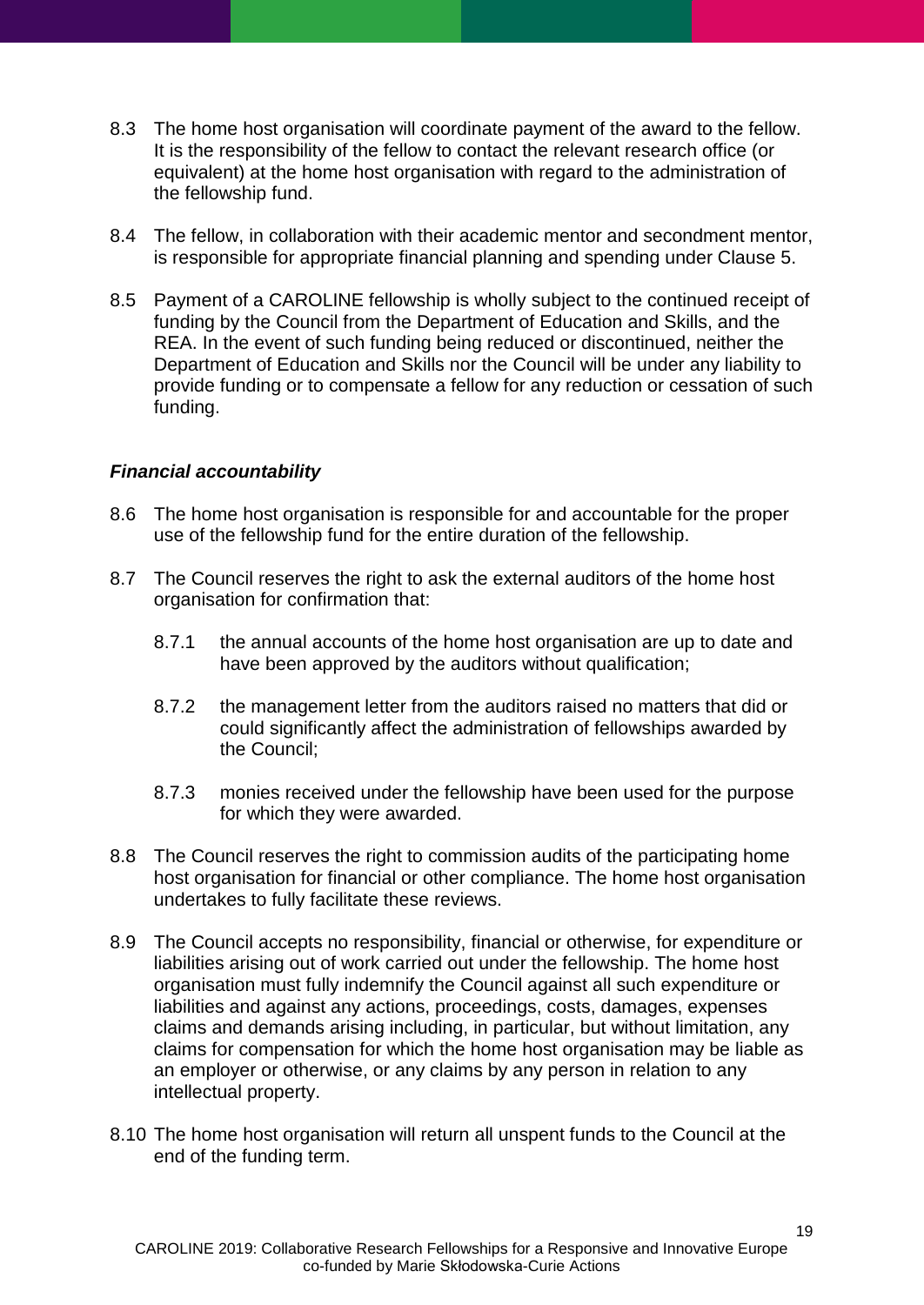## <span id="page-19-0"></span>**9. REVIEW OF PROGRESS**

- 9.1 The Council attaches considerable importance to procedures for monitoring research performance and ensuring effective progress under the fellowship.
- 9.2 The fellow will be required to submit a comprehensive report annually, with a shorter report submitted midway through the year.
- 9.3 It will be the responsibility of the fellow to make sure that all progress reports are submitted on time. The timely submission of these reports is a condition of the continuation of the fellowship.
- 9.4 The format for these reports is available from the Council, and will include but will not be limited to:
	- 9.4.1financial update
	- 9.4.2implementation of the career development and training plan
	- 9.4.3research progress and outputs
	- 9.4.4outreach activities
- 9.5 These reports must be accompanied by a confidential evaluation of the progress of the fellowship from the academic mentor and the secondment mentor as applicable.
- 9.6 Reports will be requested by the Council and submitted by the fellow and their mentors through the online system.
- 9.7 Such reports, combined with other evidence of attainment, such as formal institutional approval, are a condition of the continuation of funding.
- 9.8 If the fellow does not submit progress reports on time, or if the Council receives an unsatisfactory progress report or evaluation, the fellow will be informed of the unsatisfactory report. The fellow will be allowed to resubmit an amended report. The Council reserves the right to convene a review committee to evaluate the fellowship to date in accordance with the deliverables outlined in the original proposal to the Council (including the research plan, proposed outputs, and the career development and training plan).
- 9.9 If asked to do so, the fellow, academic mentor and secondment mentor must attend meetings with the Council to provide an account of the progress or outcomes of the fellowship.
- 9.10 If a review committee is convened by the Council, this committee can draw as necessary on disciplinary inputs from experts who have acted as evaluators. The Council will provide feedback to the fellow indicating either: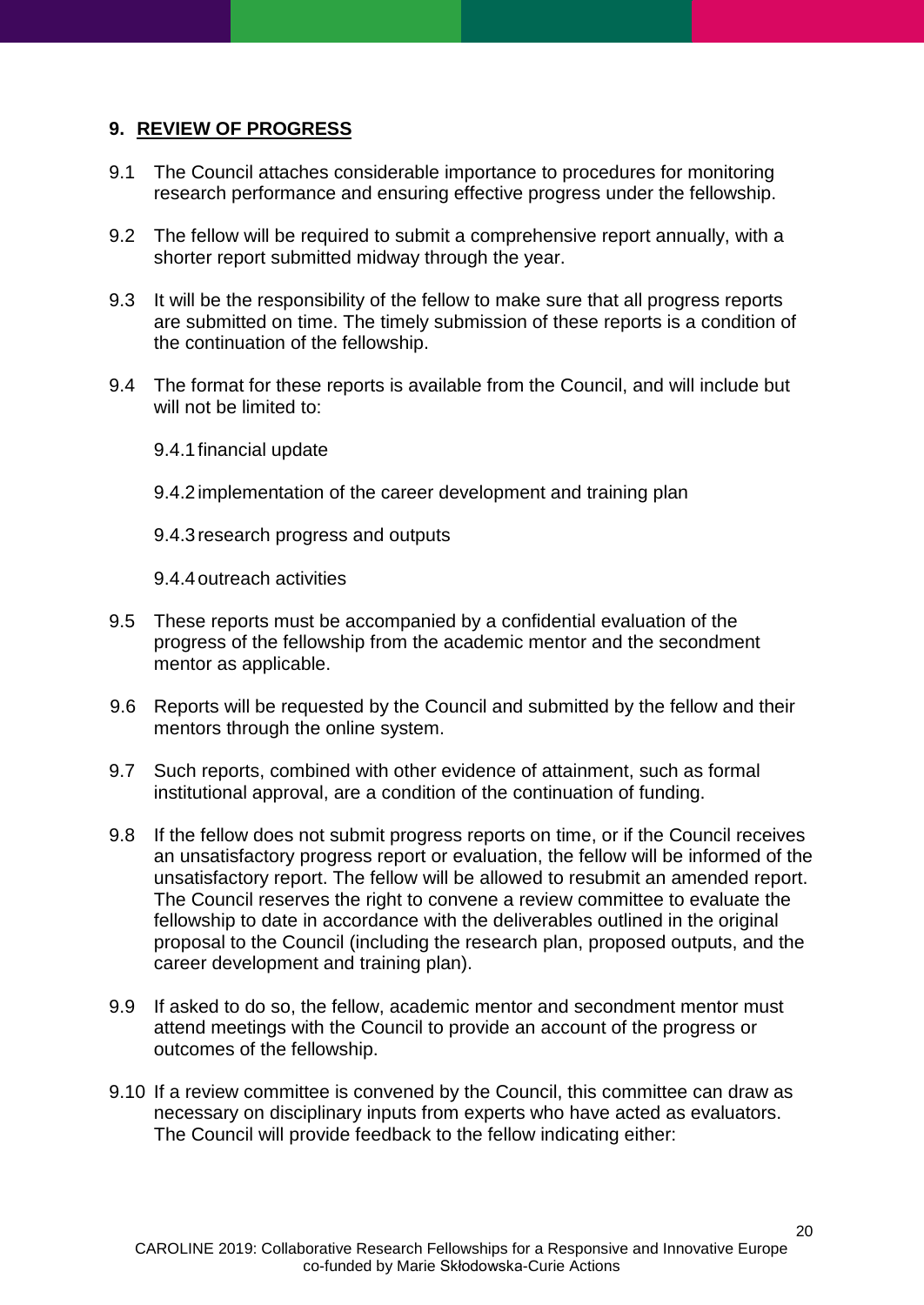- 9.10.1 report satisfactory in all respects and continuation of fellowship confirmed;
- 9.10.2 report deficient in some areas and specific actions for resolution indicated with a defined time period;
- 9.10.3 report indicates evidence of unsatisfactory progress and the fellowship may be suspended or terminated.
- 9.11 The Council may suspend or terminate the fellowship where it deems necessary following review of the foregoing information and reports.
- 9.12 All fellowships may be subject to an external research audit and financial audit.
- 9.13 It will be the responsibility of the fellow's academic mentor and secondment mentor to ensure that if the fellow leaves their host organisation, or is not dedicating sufficient time or effort to the fellowship, the Council is informed immediately.
- 9.14 The fellow must contact the appropriate office in their home host organisation if they have any concerns about their fellowship. Where such concerns are related to the main partner organisation's involvement in the fellowship, the fellow must initially address such concerns with their secondment mentor. Where such concerns are related to the placement partner organisation's involvement in the fellowship, the fellow must initially address such concerns with their placement mentor. If concerns continue, the fellow should contact the Council directly.
- 9.15 It is the responsibility of the fellow to inform the Council of any change of address, telephone, or email within two weeks of such a change. This should be done via the fellow's profile page on the online system. For ease of contact, fellows are requested to use a single email address for all correspondence from application to award and for the duration of the fellowship.
- 9.16 Fellows are required to provide follow-up contact details for the purpose of researcher career tracking in their final report or as otherwise requested by the Council. The Council will periodically carry out a destination survey of those who have received and completed fellowships, and the fellow shall agree to cooperate in responding thereto. Where a fellow's contact details change postcompletion of their award, the fellow is asked to provide updated details via their profile page on the online system.
- 9.17 Fellows are required to complete and submit an evaluation questionnaire (at the end of the fellowship) and a follow-up questionnaire (two years later) provided by the Research Executive Agency.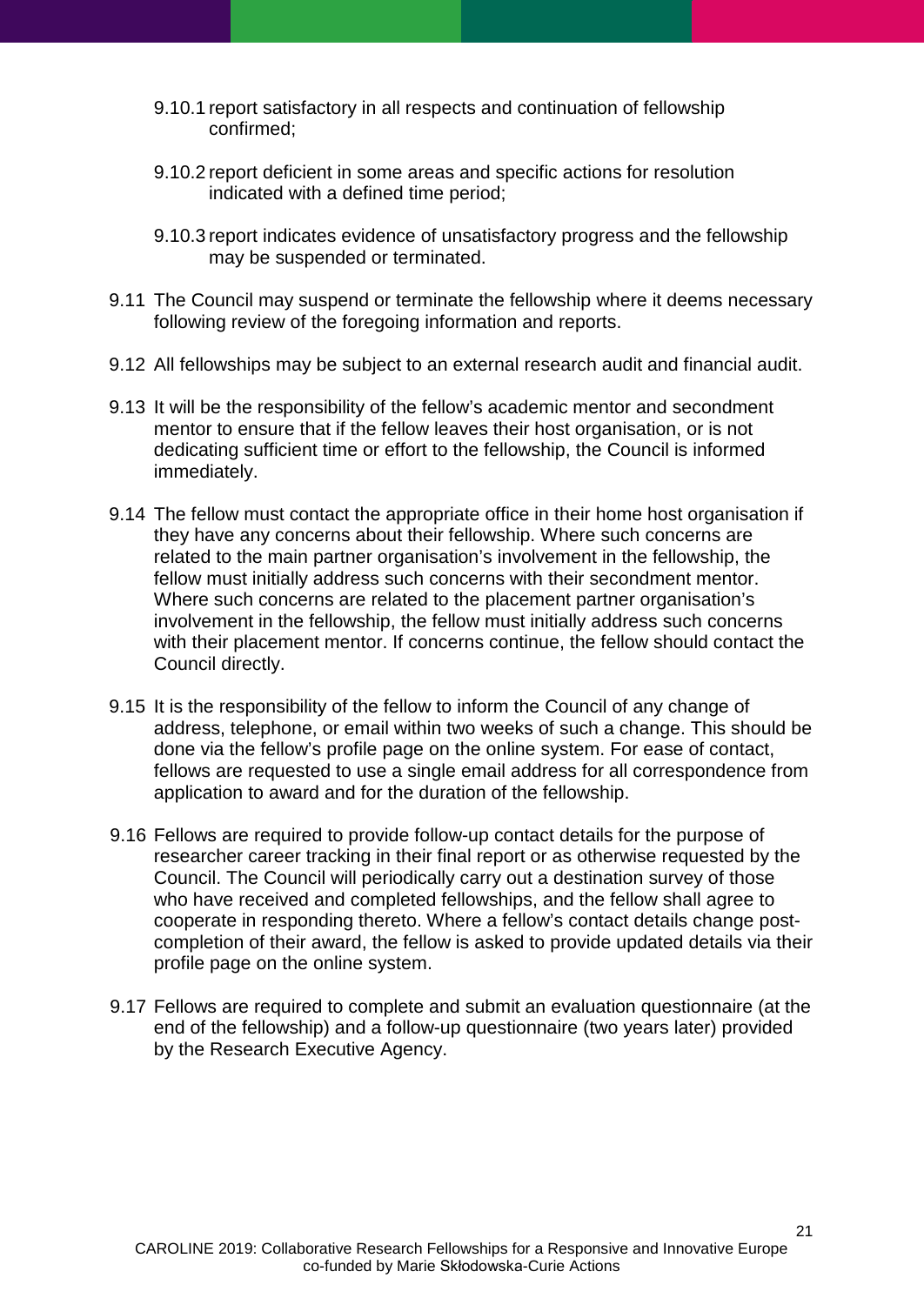# <span id="page-21-0"></span>**10.DEFERRAL, SUSPENSION AND TERMINATION**

#### <span id="page-21-1"></span>*Deferral or suspension of fellowship*

- 10.1 Fellowships may not be deferred or suspended other than for eligible career breaks. Eligible career breaks include maternity leave, paternity leave, adoptive leave, prolonged sick leave and carer's leave. Provision of documented evidence of an eligible career break will be required if a deferral or suspension is to be granted. A template form will be available for the purpose of requesting a deferral or suspension. The decision is at the discretion of the Council whose decision on the matter will be final.
- 10.2 Where there is an agreed suspension of the fellowship, the Council can consider fellows' requests for no-cost extensions beyond the funding term.

### <span id="page-21-2"></span>*Maternity leave*

- 10.3 CAROLINE fellows will be entitled to paid maternity leave as per Clause [5.2.7.](#page-10-2)
- 10.4 Fellows wishing to take maternity leave can request a suspension of their award for a period of up to one year. A template request form is available for the purpose of requesting approval from the Council. Once approved, the fellowship will be suspended for the relevant period of time and a new award end date will be calculated. The Council must be informed, in writing, of the expected commencement date of maternity leave at least four weeks in advance.
- 10.5 Fellows should contact their home host organisation regarding their intended maternity leave.
- 10.6 If the maternity leave is to take place during the fellow's mandatory secondment or placement, the fellow is required to liaise with their secondment mentor or placement mentor as applicable.
- 10.7 Fellows should contact the Department of Social Protection directly to ascertain whether they are entitled to maternity benefits.
- 10.8 The Council's [Maternity Leave Policy](http://research.ie/assets/uploads/2017/05/irish_research_council_maternity_leave_policy_final_2016.pdf) is available on the Council's website<sup>31</sup>.

## <span id="page-21-3"></span>*Termination of fellowship*

- 10.9 The Council recognises that for personal, professional or other reasons a fellow may wish to terminate their fellowship prematurely. This action should not be taken without *prior* consultation with the Council.
- 10.10 Should a fellow be unable for any reason (including medical reasons) to pursue their fellowship in accordance with these Terms and Conditions and with

-31

<span id="page-21-4"></span>[http://research.ie/assets/uploads/2017/05/irish\\_research\\_council\\_maternity\\_leave\\_policy\\_final\\_2016.p](http://research.ie/assets/uploads/2017/05/irish_research_council_maternity_leave_policy_final_2016.pdf) [df](http://research.ie/assets/uploads/2017/05/irish_research_council_maternity_leave_policy_final_2016.pdf)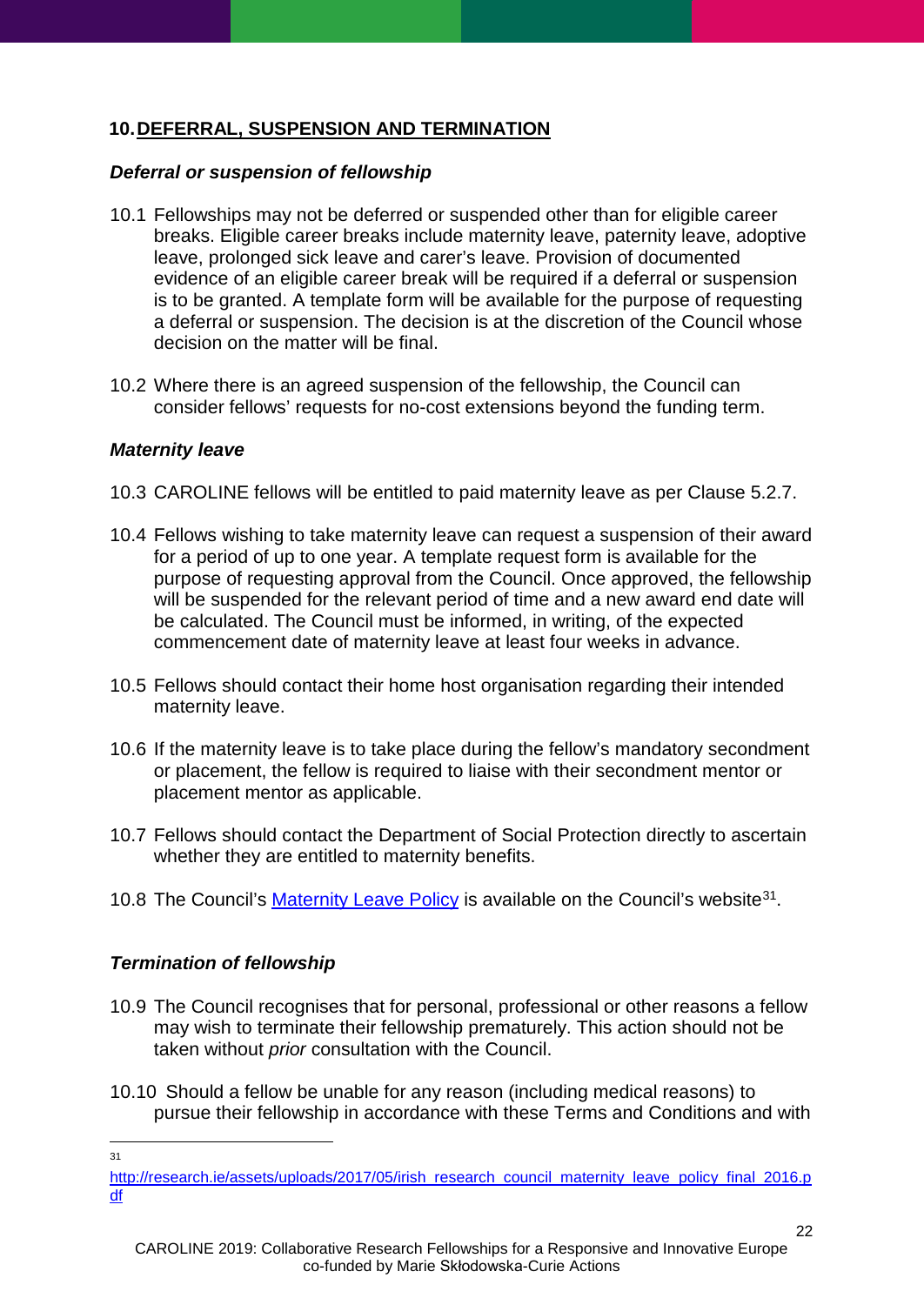the approved fellowship application, the fellow and academic mentor must, as soon as possible, inform the Council and the research office (or equivalent) in the home host organisation. Where an early termination is to occur before or during the fellow's mandatory secondment, the fellow must also liaise with their secondment mentor. Where an early termination is to occur before or during the fellow's placement, the fellow must also liaise with their placement mentor. The fellow must do this no later than two weeks of such a situation coming to their attention. In such situations, the Council will have regard to the usual conventions of the fellow's home host organisation. However, given the basis on which fellowships are awarded, the Council reserves the right to withdraw the fellowship.

- 10.11 Where the fellow intends to prematurely terminate the fellowship, the Council will require evidence of progress in implementation of the fellowship to the date of departure.
- 10.12 In the event that the Council deems the fellow's progress inadequate, the Council may pursue the fellow, the home host organisation or both for reimbursement of the amounts expended.
- 10.13 If the fellow terminates a fellowship the Council is not responsible for continuing to pay funds to the home host organisation. The Council may seek to recover some or all the funds allocated or used.
- 10.14 The Council reserves the right to suspend or terminate the fellowship and/or require reimbursement by the home host organisation if in the opinion of the Council there has been a material breach of the Terms and Conditions as outlined in this document.

## <span id="page-22-0"></span>**11.RESPONSIBILITIES OF HOST ORGANISATIONS**

- 11.1 Employment and working conditions for the CAROLINE fellows must be aligned with Irish employment conditions and with the 'European Charter for [Researchers and the Code of Conduct for the Recruitment of Researchers'](https://euraxess.ec.europa.eu/jobs/charter)<sup>[32](#page-22-1)</sup>, including but not limited to working conditions, recognition of the profession and equal opportunities.
- 11.2 Host organisations must have the capacity to provide professional guidance and mentoring to the fellow and provide access to experimental facilities or data as relevant to the fellowship.
- 11.3 Host organisations are required to provide the facilities and access to the equipment needed for the fellow to carry out the research, ensuring that all items of equipment and materials provided for the fellowship are adequately maintained and are accessible on reasonable terms and conditions as apply to other researchers/staff members.

<u>.</u>

<span id="page-22-1"></span><sup>&</sup>lt;sup>32</sup> <https://euraxess.ec.europa.eu/jobs/charter>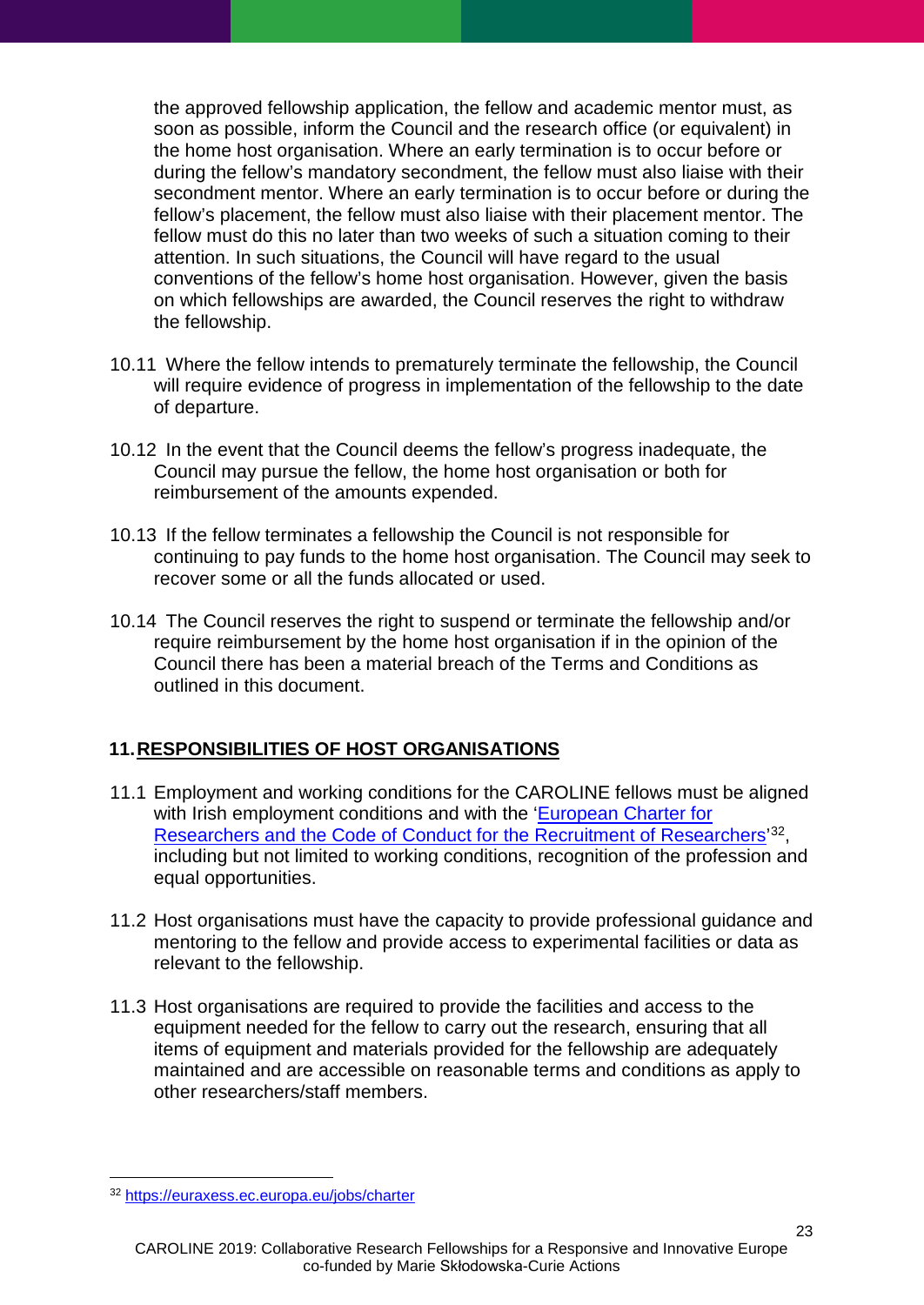- <span id="page-23-1"></span>11.4 A written agreement covering confidentiality, publication, intellectual property rights, transfer of funding from the home host organisation to the main partner organisation, conditions of the fellow's secondment including the fellow's rights and responsibilities vis-à-vis the main partner organisation and other aspects of the fellowship as applicable must be in place between the home host organisation and the main partner organisation before the fellowship can commence. The terms of any such agreement must not conflict with those outlined in this document.
- 11.5 A copy of the written agreement between the home host organisation and the main partner organisation must be made available to the Council before the fellowship commences.
- 11.6 A written agreement as specified in Clause [11.4](#page-23-1) in relation to optional placements should be in place where intellectual property is likely to arise from the fellowship. It is a matter for the home host organisation to determine whether such an agreement is needed to address other aspects of the fellow's placement depending on specific circumstances, such as duration of the placement, its location, etc.
- 11.7 Host organisations must obtain and comply with all necessary and statutory permissions laid down by local and national authorities in relation to protecting the environment, preventing pollution and ensuring wider societal health and safety protection.

#### <span id="page-23-0"></span>*Home host organisation*

- 11.8 The home host organisation must accept full accountability for managing, monitoring and controlling all research work funded under the fellowship and management of the fellowship fund, in accordance with the award budget.
- 11.9 The home host organisation must ensure an academic mentor is appointed with responsibility for supporting and guiding the fellow. This academic mentor would normally be a principal investigator, or other suitably qualified person, and will be expected to be the home host organisation's staff member for the entire duration of the fellowship.
- 11.10 By providing institutional endorsement to a CAROLINE fellowship application, the home host organisation will confirm the eligibility and suitability of the proposed academic mentor to support the fellow.
- 11.11 The home host organisation must conclude an employment contract with the fellow for the entire duration of the fellowship. The contract will be the same contract the home host organisation offers for all fixed-term contracts, with the stipulation that the contract is held subject to continued funding from the Council and the European Commission. The employment contracts will contain information about the statutory working practices which determine the conditions for implementing the fellowship. It shall not conflict with rules governing the fellowship.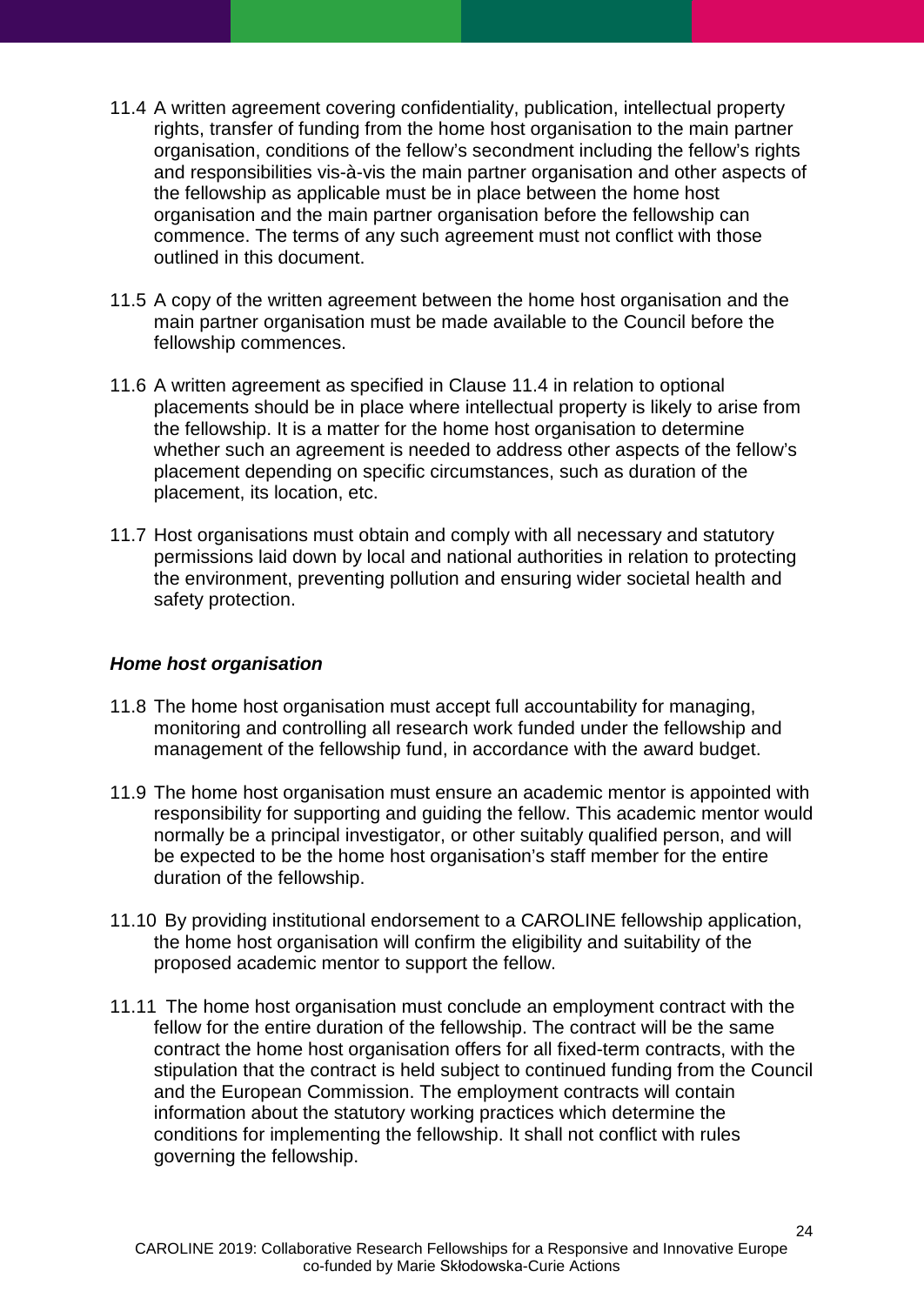- 11.12 The employment contract must specify:
	- 11.12.1 the law applicable to the employment contract;
	- 11.12.2 the nature of the appointment of the researcher in terms of status;
	- 11.12.3 the total duration of the fellowship, the start date and end date, and requirements relating to the mandatory secondment;
	- 11.12.4 that the return phase under International fellowships must be started immediately following the outgoing phase;
	- 11.12.5 the express guarantee that the employment contract in force with the home host organisation before the start of the outgoing phase will be maintained for the return phase; in combination with the obligation of the researcher to return to the home host organisation after the outgoing phase to carry out the return phase of the project;
	- 11.12.6 details of the main partner organisation for the mandatory secondment, details of the location of work and of the name of the fellow's academic mentor;
	- 11.12.7 the value of the allowances to be paid and arrangements for payment to the fellow. Payments will be made in euro;
	- 11.12.8 provisions for holidays and holiday pay, annual leave, sickness leave and maternity leave;
	- 11.12.9 the arrangements between the home host organisation, main partner organisation and fellow relating to intellectual property rights (if applicable), as well as rules on confidentiality;
	- 11.12.10 the social security coverage and the pension provided to the fellow.
- 11.13 The home host organisation is responsible for arranging appropriate accident insurance for the fellow for the entire duration of the fellowship.

#### <span id="page-24-0"></span>*Main partner organisation*

- 11.14 The main partner organisation must ensure a secondment mentor is appointed to work with the fellow and their academic mentor, to offer advice and to create a link with the main partner organisation's research efforts.
- 11.15 Regular and sufficiently frequent contact should be maintained between the secondment mentor, the fellow and the academic mentor throughout the duration of the fellowship.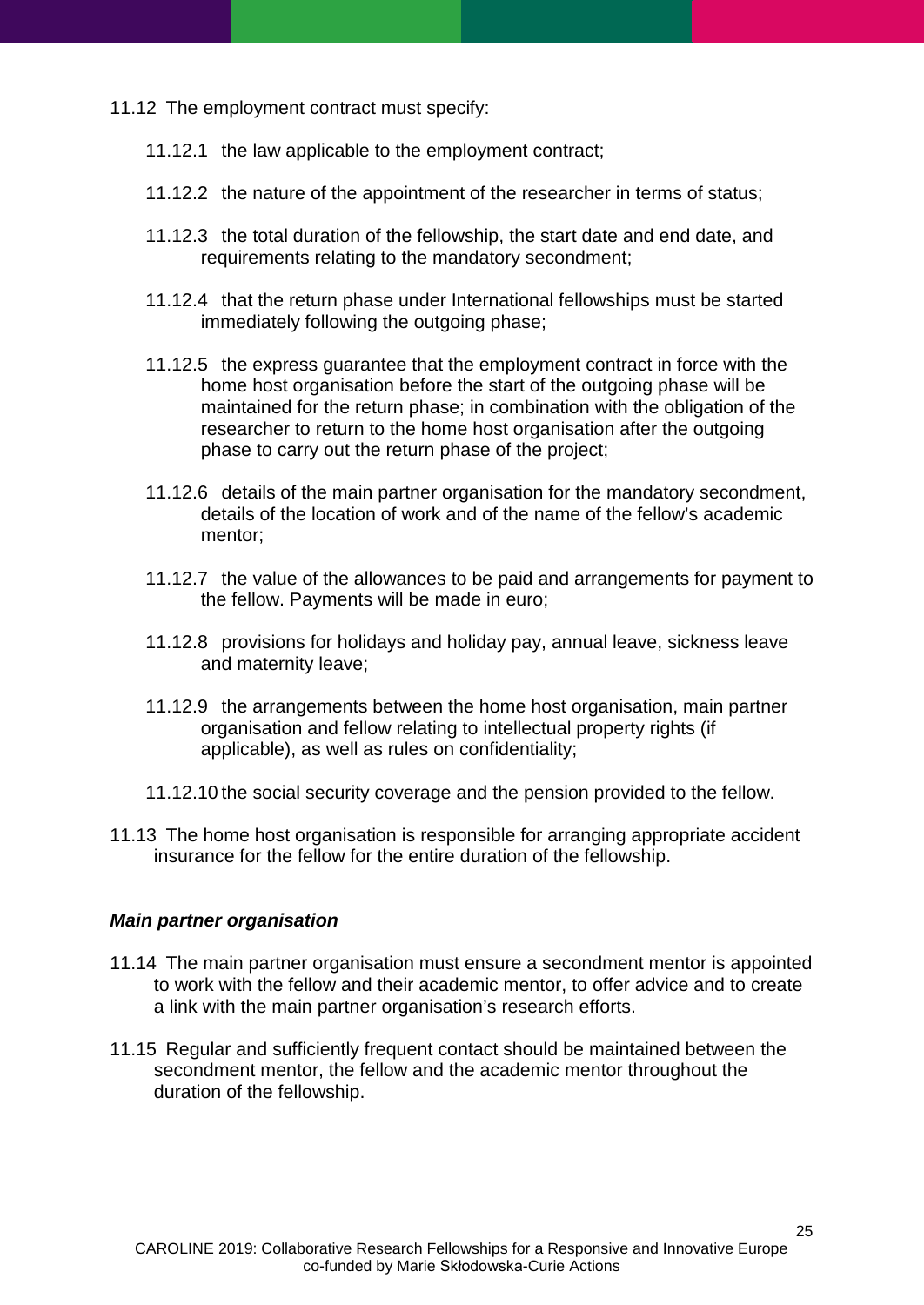#### <span id="page-25-0"></span>*Placement partner organisation*

- 11.16 The placement partner organisation must ensure a placement mentor is appointed to work with the fellow, their academic mentor and, where applicable, their secondment mentor, to offer advice and to create a link with the placement partner organisation's research efforts.
- 11.17 Regular and sufficiently frequent contact should be maintained between the placement mentor, the fellow, the academic mentor and, where applicable, the secondment mentor, throughout the duration of the placement as a minimum requirement.

## <span id="page-25-1"></span>**12.GENERAL FELLOWSHIP CONDITIONS**

- 12.1 These Terms and Conditions will be governed by and construed in accordance with the laws of Ireland and all parties will expressly and irrevocably submit to the jurisdiction of the Irish courts.
- 12.2 The Council will strive to adopt procedures that are consistent with the policies of the Irish Government in relation to the development of the information society and accordingly properly authenticated electronic communications will be treated as legally equivalent to paper submission.
- 12.3 The Council and host organisations must follow good practice on data protection, management and security. The Council cannot be held legally liable for interference by any third party.
- 12.4 It is a condition of acceptance of a fellowship that fellows grant permission to the Council to share data about the application with government departments and other national funding agencies for statistical and policy formation purposes.
- 12.5 The Council reserves the right to revise the Terms and Conditions of this fellowship at any time. Any such revisions will be notified to participating home host organisations and will also be posted [on the Council's](http://www.research.ie/funding/caroline) website.

## <span id="page-25-2"></span>**13.CONFLICTS OF INTERESTS**

- 13.1 A conflict of interest is a situation in which an individual has competing interests or loyalties between his/her private interests and official responsibilities. Competing interests can make it difficult to fulfil one's duties impartially. The conflict can be real, apparent, or potential. A conflict of interest exists even if no unethical or improper act actually results from it.
- 13.2 Applicants and mentors should avoid situations whereby conflicts of interests would exist under the mentorship arrangements proposed for a fellowship. Where practicable, personal relationships such as spouses, partners,